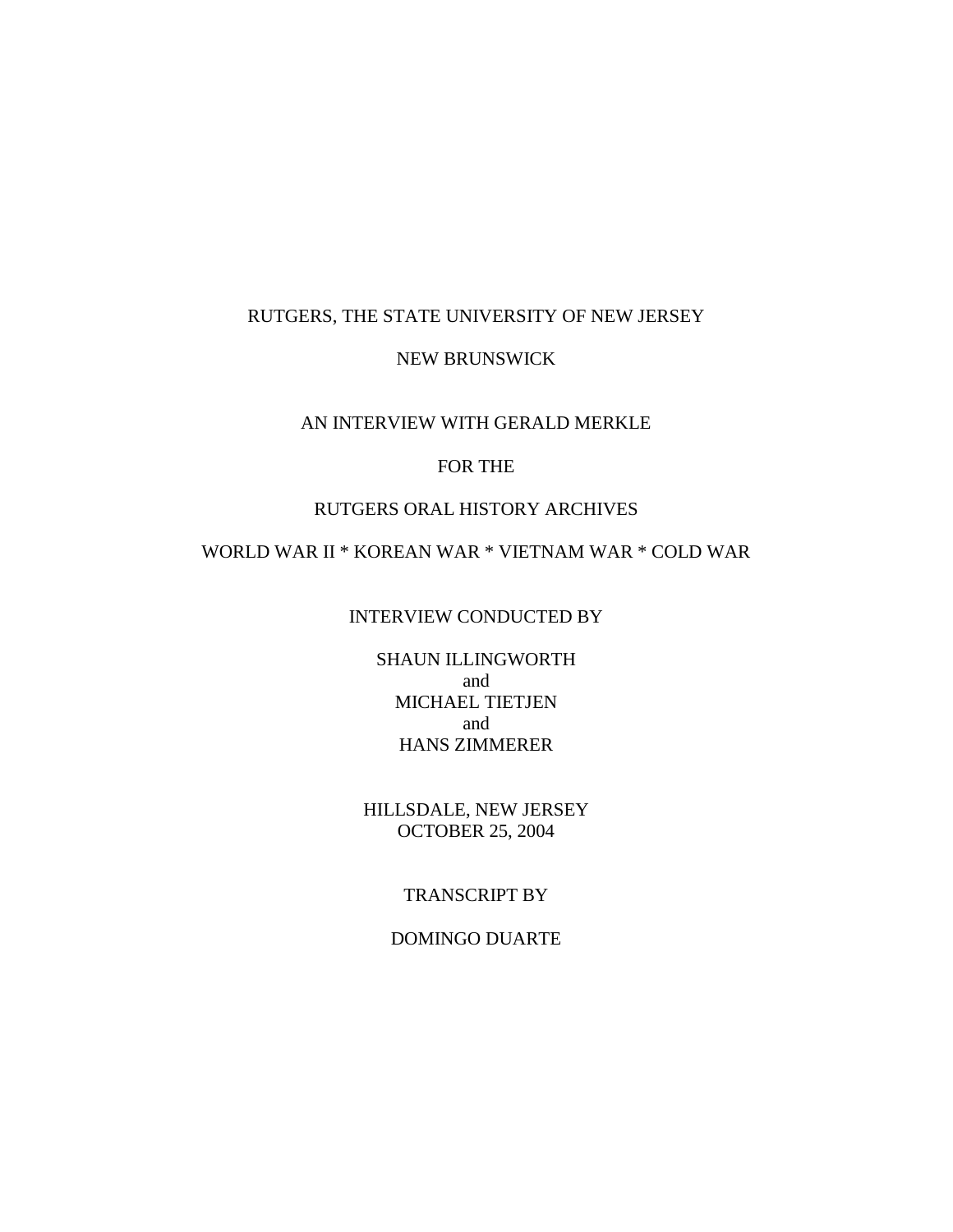Michael Tietjen: This begins an interview with Lieutenant Colonel Gerald Merkle in Hillsdale, New Jersey, on October 25, 2004, with myself, Michael Tietjen …

Hans Zimmerer: … Hans Zimmerer …

Shaun Illingworth: … and Shaun Illingworth. Colonel Merkle, thank you very much for having us here today.

Gerald Merkle: You're welcome.

MT: If you could, sir, please tell us a little bit about what your life was like when you were growing up. I believe you were born in Oradell.

GM: Born in Oradell, New Jersey, attended the Westwood schools, met my wife in high school. We were high school sweethearts and had a great childhood and wonderful parents. No one could have … had a better home than I had and I'll never forget that. My parents are dead now, … but it was a great life. I had nice time in high school. My wife and I went to the Methodist church in Westwood, besides being in high school together, and so, we got married May the 7th. We're jumping ahead here. After I came back from overseas, we got married, May the 7th, 1944, and we've been married for sixty years.

# SI: Congratulations.

# HZ: Congratulations.

GM: Thank you, thank you. Unfortunately, in 1950, my wife had polio. Our daughter was about six years old at the time and my wife was also pregnant at the time. She was paralyzed from her neck down and, believe it or not, she was in her eighth month and the baby was born, a boy, born regularly, perfect condition, and we were very lucky. So, as the time progressed, she went from a hospital bed to a wheelchair to crutches and, finally, she came out with only her left leg being paralyzed, I mean, not too good, and so, she was that way for many years, until about, I would say, five or six years ago, when she got post polio syndrome. That means that the muscles that were taking over for the muscles that had contacted the polio, well, now, they were weakening, and so, now, she's in a wheelchair, she uses a walker, … but, all those years, she was a homemaker and … brought the kids up and did exactly everything that she was supposed to do and did a good job.

SI: Can we go back to your childhood? Could you tell us a little bit about your parents? What did they do?

GM: Yes, … my father was a railroad conductor on the Erie Railroad. My grandfather was an Erie Railroad conductor, also, and they were hardworking men. They were very dedicated. They were the type of people that, in the winter, when they found out that there might be a snowfall, they would get on the train, here, in Westwood, at the time, and go up to Spring Valley and be there, so [that], in the morning, they would bring their train down and would be ready … to pick up the commuters, very dedicated. I doubt very much if you have people … as dedicated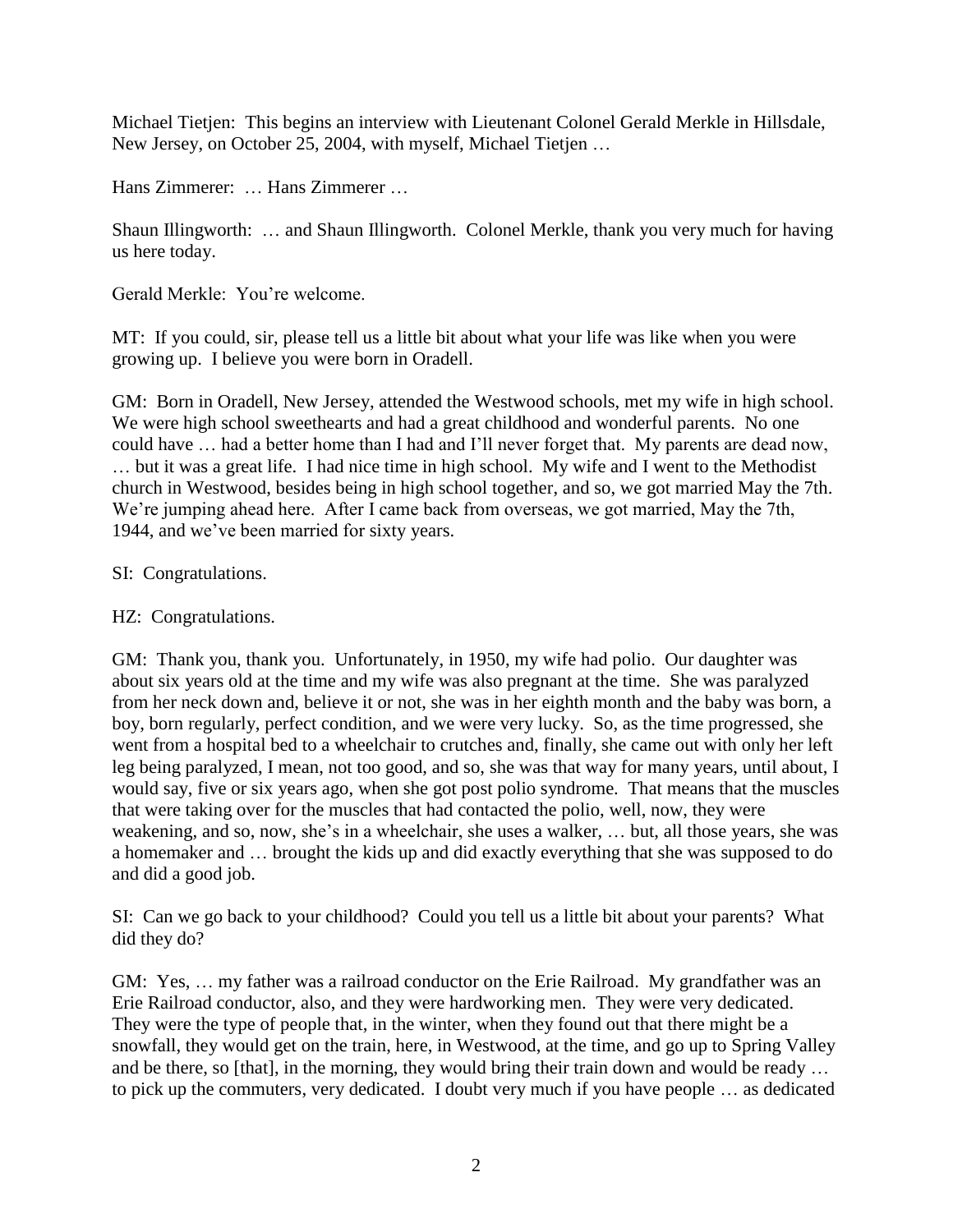as that today. I mean, they're hard workers. … For some reason, they took him [my father] off the passenger service and put him on freight and he wasn't a young man then and that was … hard work, but he stuck it out, then, got back on to the passenger service again and did what he had to do. My mother was a homemaker. She stayed home. She took care of me and the house. We had a house in Westwood and I can still see my mother shoveling coal. We had a coal furnace. She would shovel coal and all the other things that, today, what do we do? We go the wall [laughter] and we just flick a switch for air conditioning or flick a switch for heat. ... So, they were good people, very hard working people and good people. It's sad to see what goes on today in our country, which is a wonderful country, and what's going on is unbelievable, unbelievable. So, what can I tell you?

SI: Did you live in Westwood because it was close to the railroad?

GM: Yes, … I think that's why … we lived in Westwood.

SI: Was there a major facility there?

GM: Well, Hillsdale was the stopping spot, in the beginning, for the trains from Jersey City. They had a turntable there. I used to go up with my father and help push the engines. They take this big engine, put it on a turntable and about four or five people could just push that engine around, face it back toward Jersey City, unbelievable, unbelievable, [laughter] and then, my dad would take me up to Spring Valley and let me ride in the engine, where the engineer was, and I had many happy feelings about that. They were great people and, yet, they had very little formal education. My mother and father, I bet, didn't go beyond elementary school and, yet, they were good people.

HZ: Did they have a lengthy marriage?

GM: Oh, yes. Now, let's see, I think we have here when my folks died. I don't recall.

SI: 1955 and 1956.

GM: Yes, my father died first. He had a heart attack, and then, six months later, my mother died. … She had Parkinson's disease, … but they were married for quite some time. Offhand, I don't recall. You might have the dates in there, but I don't recall.

SI: From 1912 to 1955.

GM: Yes, … people died young in those days. I mean, they don't last as long as I do, [laughter] they do, today. I'll be eighty-three on December 1st.

SI: Congratulations. Was your father in the union with the railroad?

GM: … Oh, yes, they were union people. They were Democrats. They were union, even though; well, I shouldn't say that, really. I think that my mother was a Republican and … maybe my father was, too, but I know my grandfather was a staunch Democrat, being a union person.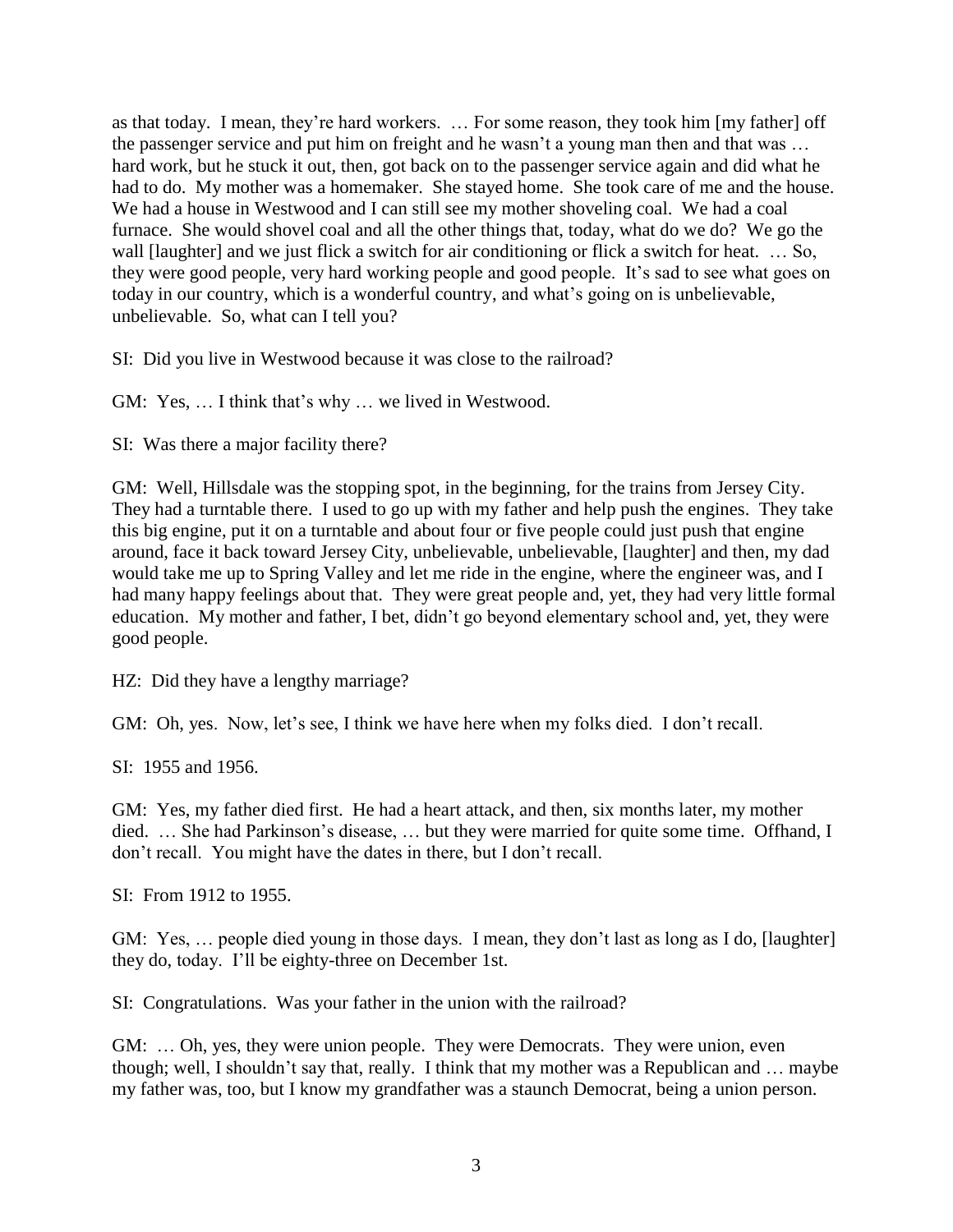… We're registered Republicans, but we are independents. You know, I'll vote for the person I think is a good person, a good man. I don't believe in these titles, Republicans and Democrats. I think we should have good people.

SI: Do you remember any union strikes when you were growing up, railroad strikes?

GM: Yes, I know that, probably, my grandfather would go on strike. Whether my dad did or not, I don't know. Of course, being a strikebreaker is not the best thing. Sometimes you can get hurt, but, fortunately, ... as far as I know, there weren't any problems.

SI: Was working on the railroad back then a more dangerous job than today?

GM: Well, yes, I mean, today, you've got these new cars and you've the engines that go both ways and, in those days, they had the old coal-fired engines and, you know, the train never leaves the track. … I've been on the train, when I used to commute from here to New York City, and, at times, we hit a car or hit somebody and you can't say it was the fault of the railroad, but it was dangerous, you know, compared to, say, being an accountant or a lawyer or a dentist or something like that.

SI: What was your neighborhood like and what did you do for fun?

GM: We had a nice house on Roosevelt Avenue in Westwood and we had a dirt road. We, the kids and I, we'd go out and play with our little trucks in the dirt in the road and we played cowboys and Indians. … When you came in here, you crossed a little bridge down here. So, when we were, I guess, teenagers, we would take our bikes, ride up to Hillsdale, buy a pack of cigarettes, [laughter] go down, smoke them under the bridge, and, before we went home, we'd wash our mouths out with the water, [laughter] which was clean then, and, I mean, that, to us, ... was a big thing. Today, probably taking dope would be the big thing, but we never had anything like that, never, not in our high school. … I suppose we had one or two girls get pregnant at the time, but nothing other than that.

SI: Was Westwood a working class neighborhood?

GM: Yes, I would say so. Westwood's a lovely town. Did you come through the main street of Westwood? You know, you came up the Garden State Parkway, right, and then, you came down the hill and around, right straight through. That's a lovely town, Westwood, always been a nice town. I'd say middle class people live in Westwood.

SI: How did the Depression impact your family and, also, Westwood?

GM: Well, fortunately enough, with my father and grandfather working on the railroad, they had a steady job and steady income. So, I can't say that the Depression impacted upon myself. I was a kid. I mean, I didn't bother about those things. I had clothes to wear, I had food to eat. As far as I could recall, my parents weren't in dire straits at all. At that time, it probably was good to be union people, because you had a steady job, but our family, as far as I'm concerned, did not have any problems.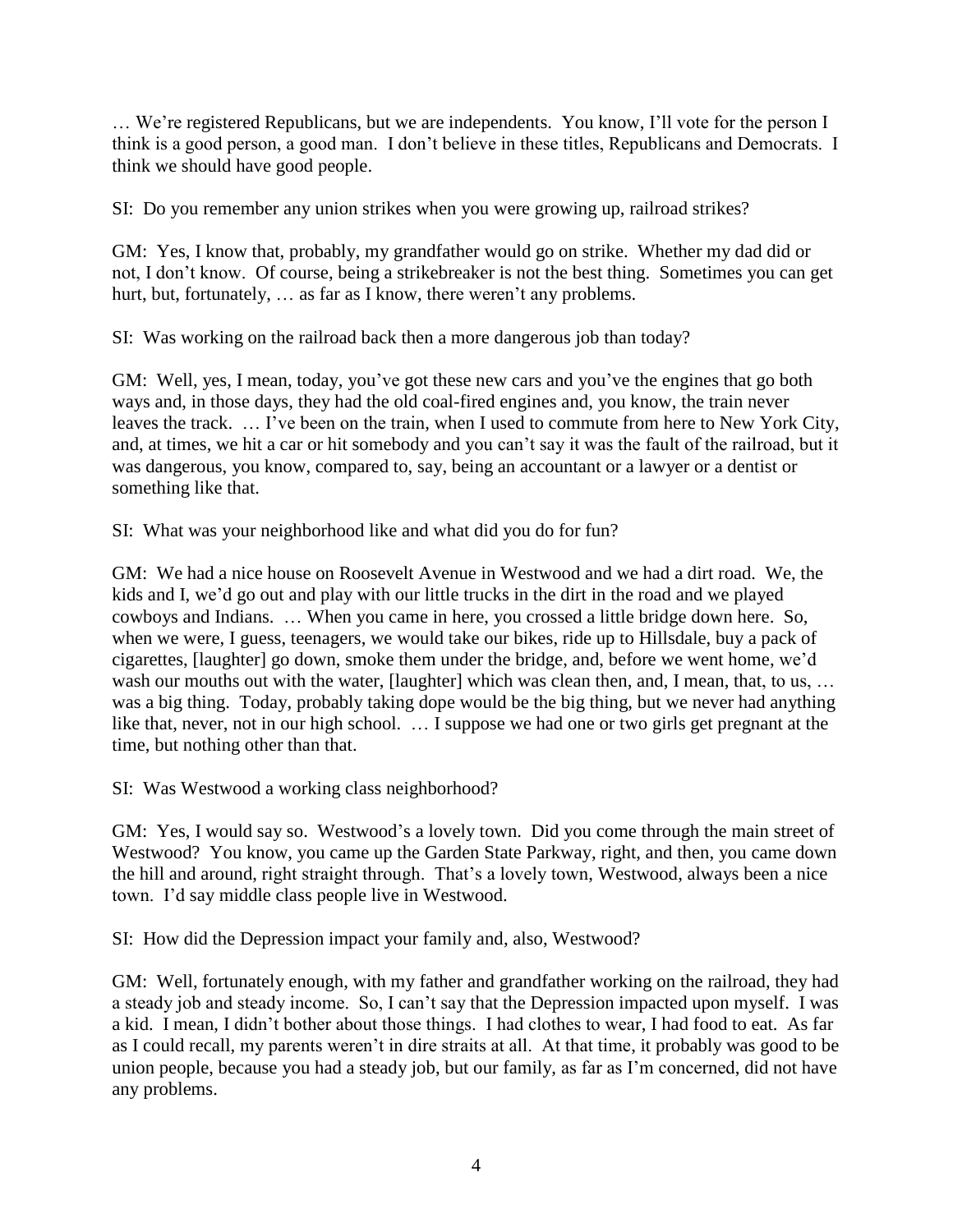HZ: Do you remember people asking for food or any kind of donations from your family?

GM: Well, when you're a kid, ... this doesn't mean anything. I mean, you don't think about these things. You're out playing with your friends or you're out doing something and I know that my mother would take clothes and give them to some people and probably canned goods, too, I guess, but you never thought about that.

SI: Were there any hobos coming through on the railroad?

GM: Well, I suppose ... there were hobos. [laughter] I don't know. I really don't know. ...

SI: Were many people in Westwood affected by the Depression?

GM: I really don't know. I mean, I was a kid. I wasn't concerned with that. I was just concerned about having fun and playing with my friends and doing the things … that kids usually do. That's about it.

SI: You went through the school system in Westwood.

GM: Yes.

SI: What stands out about your years in the Westwood school system? What were your favorite subjects? Did you play sports?

GM: … No. [laughter] I had asthma as a kid, and so, therefore, I could not play any sports, but I liked history. History was one of my favorite subjects and we had nice teachers. It was a good school system. … It was a nice place to grow up and I enjoyed my school years. I always kid everybody, telling them that I flunked kindergarten; I had to stay back one year. [laughter] Nobody could believe that. That was because … I was sick most of the first year, [laughter] with my asthma, but, eventually, I outgrew the asthma, … but I still didn't participate in any sports.

SI: What about clubs or extracurricular activities?

GM: Oh, HiY, yes, I was in the HiY, I was in the band, played the drums in the band, and what else? They were small classes, nice time to grow up. I tell you, … I've had a wonderful childhood, a great family, very supportive, a nice girlfriend. [laughter] Oh, she gave me a hard time at times, believe me. … She didn't want to have anything to do with me. … The first time that I asked her out, she went home to her mother, … my wife was a sophomore at the time and I was a junior, and she said, "This guy asked me out. He wears glasses," [laughter] but we had a lot of fun. You were talking about Pearl Harbor?

SI: Yes.

GM: I always can remember that. My present wife and I were driving up in Park Ridge at the time. We had the radio on and we heard about Pearl Harbor and I'll never forget that, the same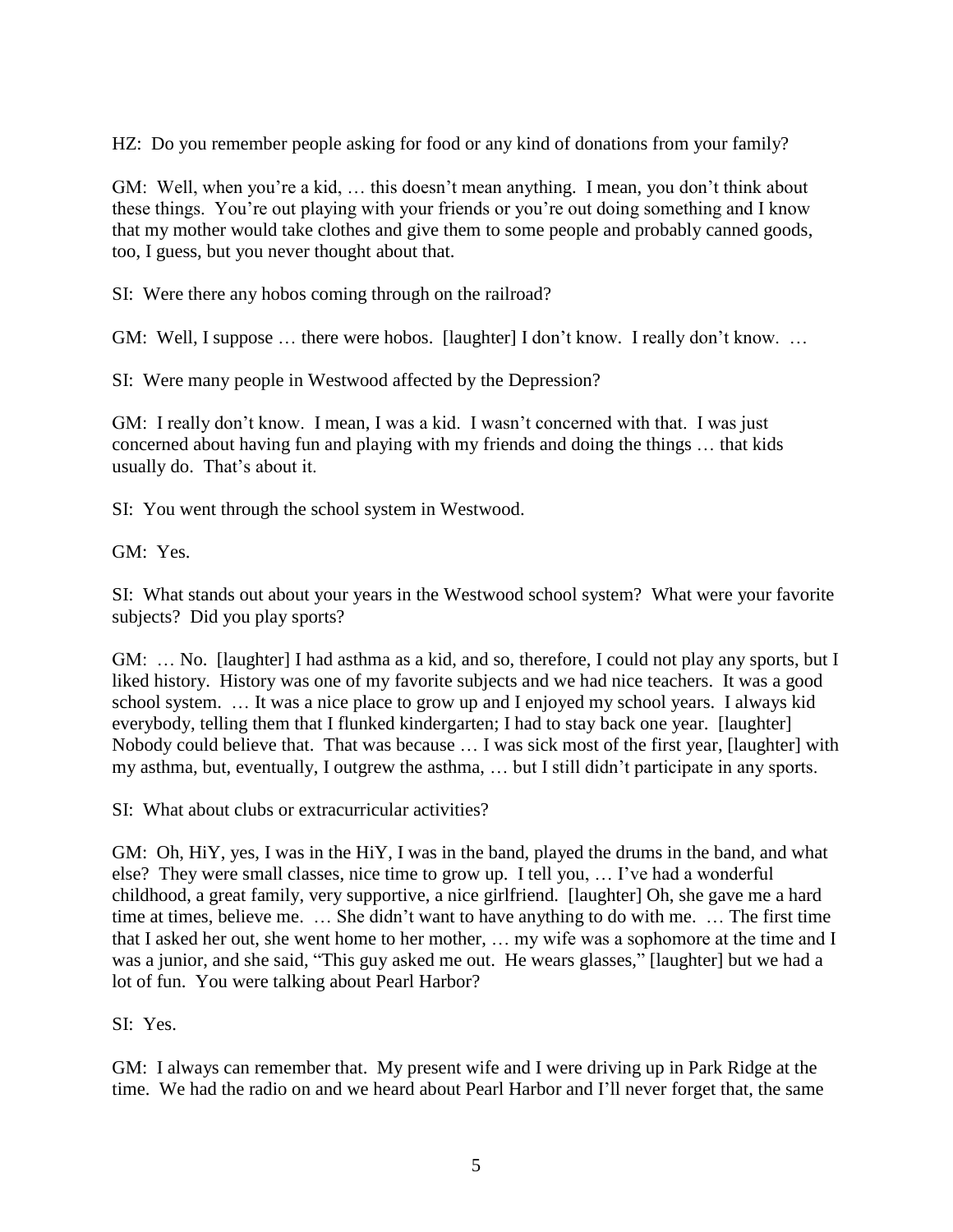way when John Kennedy was assassinated; always remember where I was. I was in the bank, sitting at a loan officer's desk, trying to get a loan, [laughter] and then, they said he was shot. I didn't believe it. I couldn't believe that could happen.

SI: How did you react to Pearl Harbor when you heard the news?

GM: You know what I did the next day? I went down, this shows you how stupid I was, I went down and tried to join the Marines. Thank goodness they wouldn't take me, because of my glasses.

MT: Did you go down with friends of yours?

GM: Yes, a bunch of us went down, oh, you know, *gung ho*, "We're going to [be Marines]." That's the best thing that ever happened to me, that they didn't take me.

SI: Before Pearl Harbor, had you known anything about what was going on in Europe or Asia? Did you follow the news?

GM: Oh, I'm sure we did. I mean, we were, what? seventeen years old then. Just like now, you can't get away from it. Every time you turn on the TV set, you know what's going on.

HZ: Did you see it on the newsreels?

GM: Oh, sure, sure, yes, yes.

SI: Do you remember if there were any discussions before Pearl Harbor about whether we should get involved with the war or stay out of the war?

GM: Well, I recall President Roosevelt saying, when he was running for reelection, "I promise you mothers and fathers that I will not send your boys into the European conflict," or words to that effect; six months later, boom, Pearl Harbor. Now, I have my feelings about Pearl Harbor and, when I express my feelings to my children, they can't believe it. My feelings are this way; Germany and Japan were at war against the world. I'm Secretary of the Navy, right? I put all my ships in one spot. Does that make sense?

SI: No.

GM: Why would any sane person, when a war is going on, put his navy, the Pacific Fleet, in one spot and they knew darn well … something was going to happen. My feelings are that President Roosevelt needed to get us into [the] war. In the first place, he told the British, well, we had given the British, what? fifty or sixty destroyers, anyway, told the British … he was going to help them. There was a great anti-war sentiment in this country. Okay, so, now, ... you've got to provoke the populace in some way to get them all stirred up, so [that] … they'll say, "Okay, we've got to go to war." Now, … a lot of people don't believe this and I could be all wrong, but this is my sentiment. So, you saw, you know what happened. I mean, it's … probably a good thing we did get into the war, let's face it, but I'm sure we could have gotten in some other way,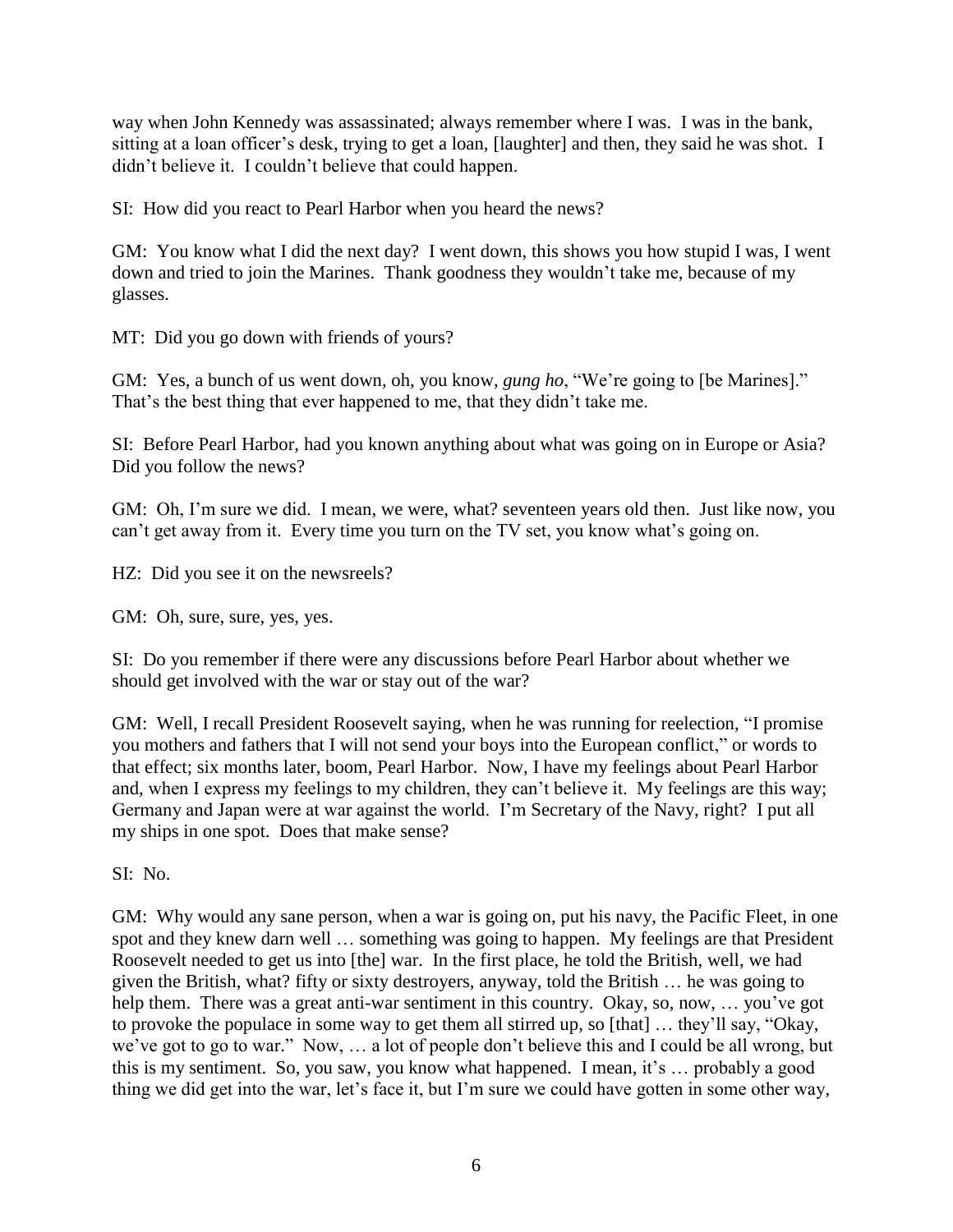without destroying seventy-five, eighty percent of our Pacific Fleet and killing three thousand boys, but that's politics.

SI: When did you start to think about this? Was it at that time or afterwards?

GM: Well, I guess, over the years, I've been thinking of this. I've read books. There was one book I read, *At Dawn We Slept* [by Gordon William Prange, Donald M. Goldstein, Katherine V. Dillon], and … that pretty much tells you what … went on. We had broken the Japanese code. We knew the Japanese fleet was ... on its way somewhere. What is it, General [Husband E.] Kimmel and Admiral [Walter] Short? …

SI: Admiral Kimmel and General Short.

GM: Yes, Kimmel and Short, they were the scapegoats. It just so happened that General [George] Marshall, who was Chief of Staff at the time, couldn't be found for hours during the Pearl Harbor [attack]. ... A lot of important people that would have to make decisions ... weren't around. … Even Douglas MacArthur, one of our famous generals, along with Patton, they're my two favorites, MacArthur and Patton, even General MacArthur was caught flatfooted and that's hard to believe, because he was a great general. … He was first in his class at West Point. I don't think anybody, even to this day, has the grades that MacArthur had and "Old Blood and Guts" Patton, you know him. [laughter] He didn't take any sass from anybody. He got himself in more hot water, oh, God, but, see, these are the people you need in … wartime. I know, we're rambling all over the place.

SI: No, that is fine. You graduated from school in 1940.

GM: That's right, high school, yes.

SI: What were your plans at that point? What were you doing?

GM: Well, when I graduated, I had a low draft number. I didn't volunteer. After the Marines said, … "We don't want you," I said, "Okay, then, you've got to come and get me." So, I got a nice letter from President Roosevelt, "Greetings, we want you." [laughter] So, there was no point in going back to Rutgers, because, at that time, no one was exempt. It wasn't like the Vietnam War, where the college boys stayed in college and the poor kid that couldn't go to college had to go over to Vietnam. So, I didn't know when I was going to be called. I knew my draft number was low and it would only be a matter of time, then, I would be called. So, I did odd jobs. I went down to Wall Street. I was, like, a runner on Wall Street, and then, I got my calling card and I will say that the year … of ROTC that I had at Rutgers helped a lot. That was my favorite subject, by the way, ROTC. [laughter]

SI: You were at Rutgers for a year before you went into the service.

GM: Yes.

SI: In New Brunswick?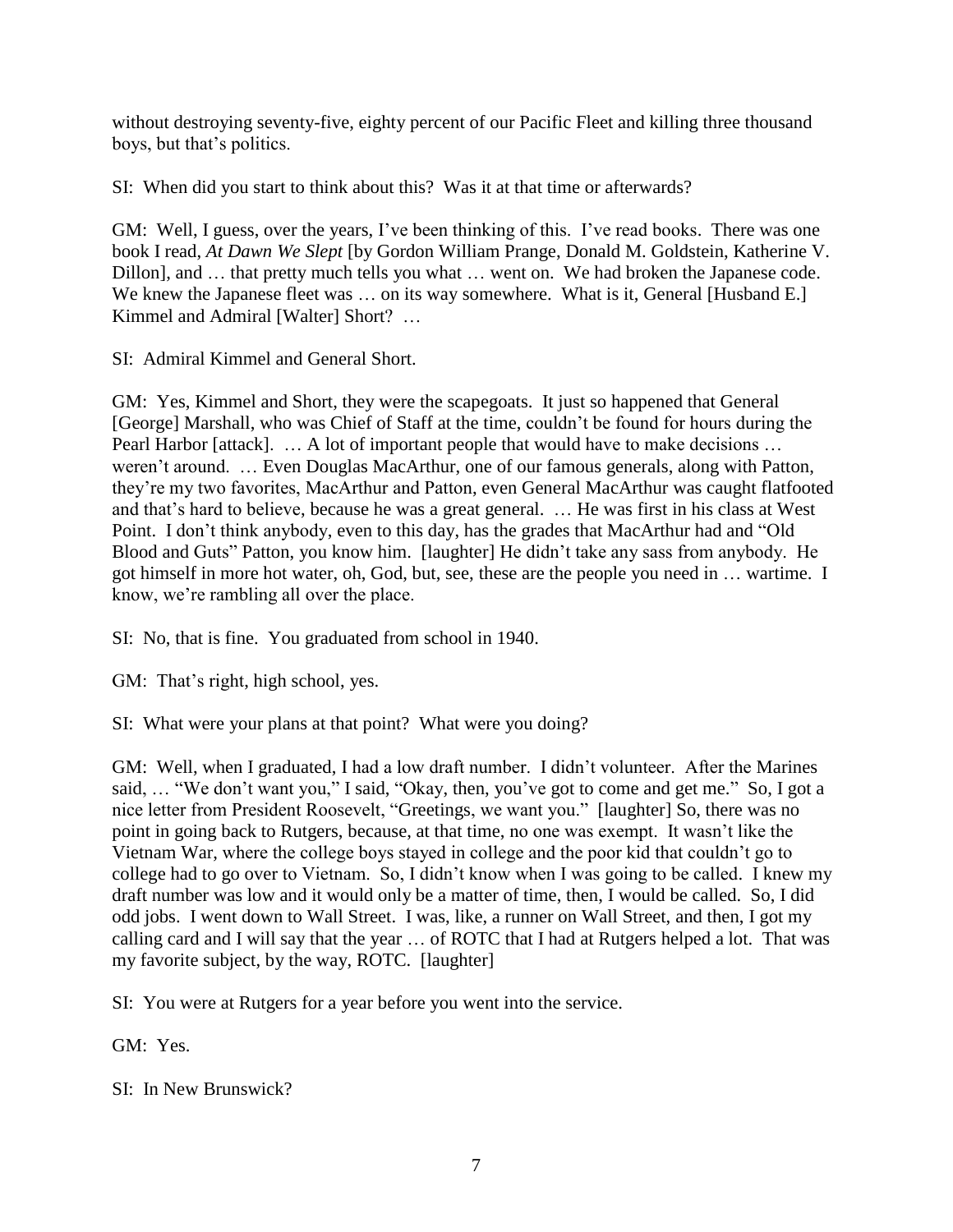GM: Yes, Hegeman Hall, the Quad. … My room was, I think, 103, [laughter] faced the Raritan River, nice. Have you guys been in the Quad at all?

SI: Our office is in Bishop Hall, adjacent to the Quad.

GM: Yes. I'll never forget the time that; well, I don't want to get into that. [laughter] We guys used to do some funny things. Doug McCabe was one of my good friends and, if it wasn't for Doug, I probably wouldn't be doing this [interview]. He kept after me. You know Doug?

SI: Yes.

GM: Yes, swell guy.

SI: What was your freshman year like? Was there any hazing in the first few days?

GM: Oh, not really, not really hazing. We had to ... wear our little dinkies, you know. I remember, I had to learn the *On the Banks* song and it was interesting, never been away from home before, so, it was really interesting. ... I had a nice dorm and a nice room and ... it was a very good experience. I liked Rutgers. At that time, it was a small school. Now, I go down once in a while to the football games, I can't believe the campuses, good grief. When I was there, there was Rutgers College and NJC and all the boys from Rutgers would go over to NJC and chase the girls all over the place. [laughter] Now, I guess NJC is Douglass, right?

HZ: Yes.

GM: Yes, it was nice then, small, really good school. Now, it's too big, too big, jeez.

HZ: In that one year that you were at Rutgers, you took ROTC. You were also a Delta Phi pledge in that first year as well.

GM: Yes, yes. …

[TAPE PAUSED]

SI: You entered with the Class of 1944. Do you affiliate more with the Class of 1944 than the Class of 1954?

GM: Oh, yes, yes.

SI: What led you to Rutgers, as opposed to another school?

GM: I really wanted to go to Annapolis, but, I guess because of my eyes, I couldn't get in, plus the fact, … at that time, and I guess even now, you've got to be appointed by one of your state's Senators or Congressmen, but I don't think there were … any other schools that were really involved, to tell you the truth. In those days, … not that many people from high school went to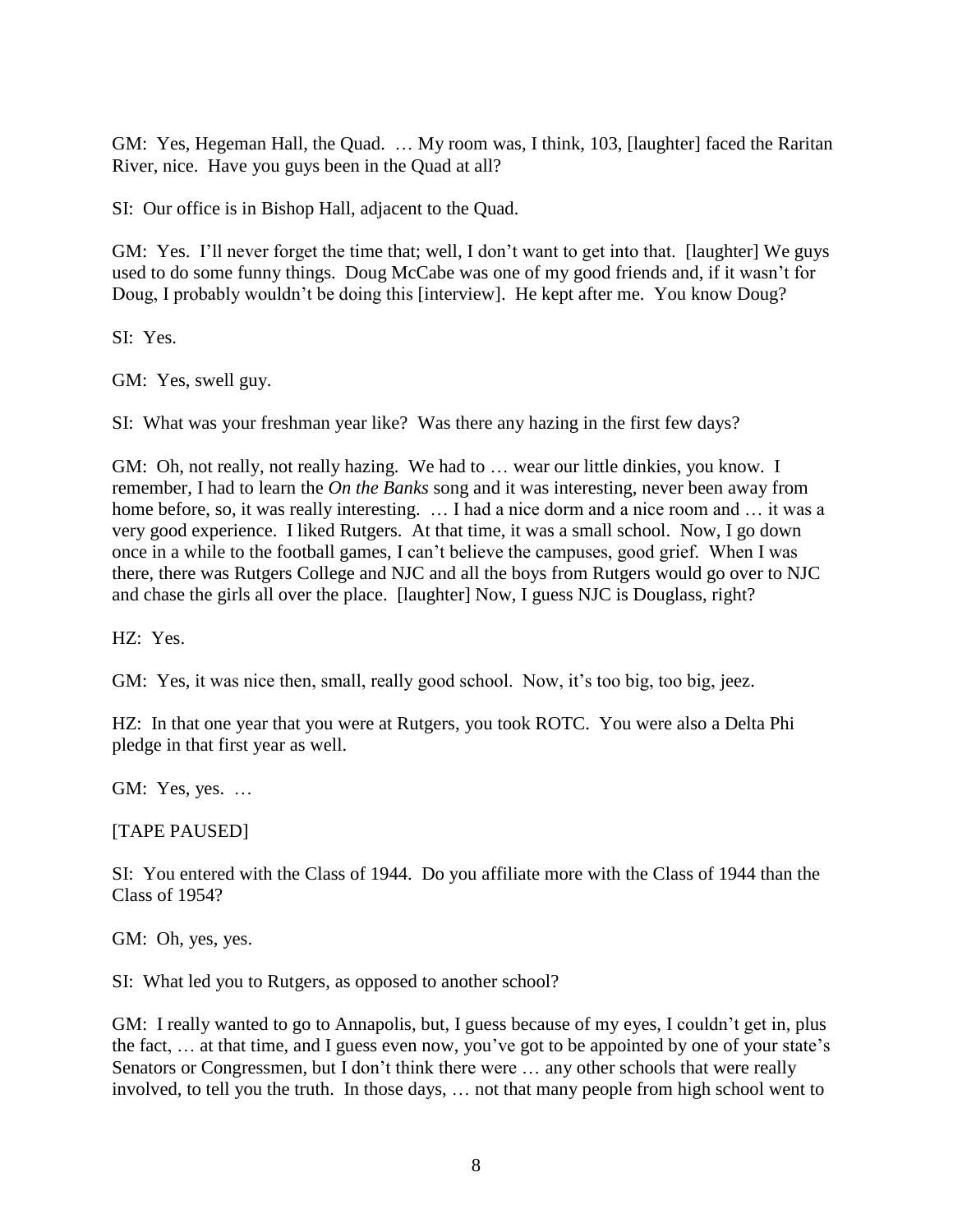college. … Today, you've got to go to college. In fact, if you don't have your Masters, you're out of it, you know, unfortunately, and the cost of schooling today; … we have three children, two girls and a boy, and our youngest daughter, her kids, … our oldest granddaughter is now a senior at Pascack Valley High School, which means that she's going to be going to school next year. So, they're looking at some of these colleges and I just can't believe the expense. I don't know what they're going to do. Even Rutgers today is, what, it's twelve, fifteen thousand? I mean, you've got the tuition, you've got … everything else and there's always an extra charge someplace. So, what do you guys do? Do you take loans out or what?

MT: Loans or work.

HZ: A combination of the two.

GM: You work down at school?

HZ: I work at home and I commute to Rutgers.

GM: Really? Jeez, I can remember the time that Rutgers didn't have enough facilities to house the freshman class and, if you were within fifty miles, you had to commute. You remember that?

SI: Was that when you first got there?

GM: No, no, no, this was a while ago, before they built enough facilities for ... the freshmen.

SI: I did not know about that.

GM: That was years ago. Well, they couldn't accommodate everybody. So, if you lived fifty miles from the campus, then, you had to commute, but, today, I guess they've got enough facilities for everybody.

SI: How did you get interested in Delta Phi?

GM: Well, you know, when you're a freshman, you're, what shall I say? courted by these fraternities and I was invited to go to dinner with them and to go over to their house and everything and … that's how it came about, because I had friends in Chi Psi and Delta Upsilon. I don't know whether you have a DU house on the campus anymore. Do you?

SI: I am not sure. The house may have burned down.

GM: No, I'll tell you what happened. My son-in-law went to Rutgers, Class of '68. He was a DU, right, and they were caught. They really had some real bad hazing, not while he was there, but subsequently, and I think they revoked their charter, because I can see the DU house now.

… In fact, the Delta Phi house was in back of DU. DU was right on College Avenue, or was on College Avenue. I don't know what's in there now.

SI: Was it on the corner of College Ave?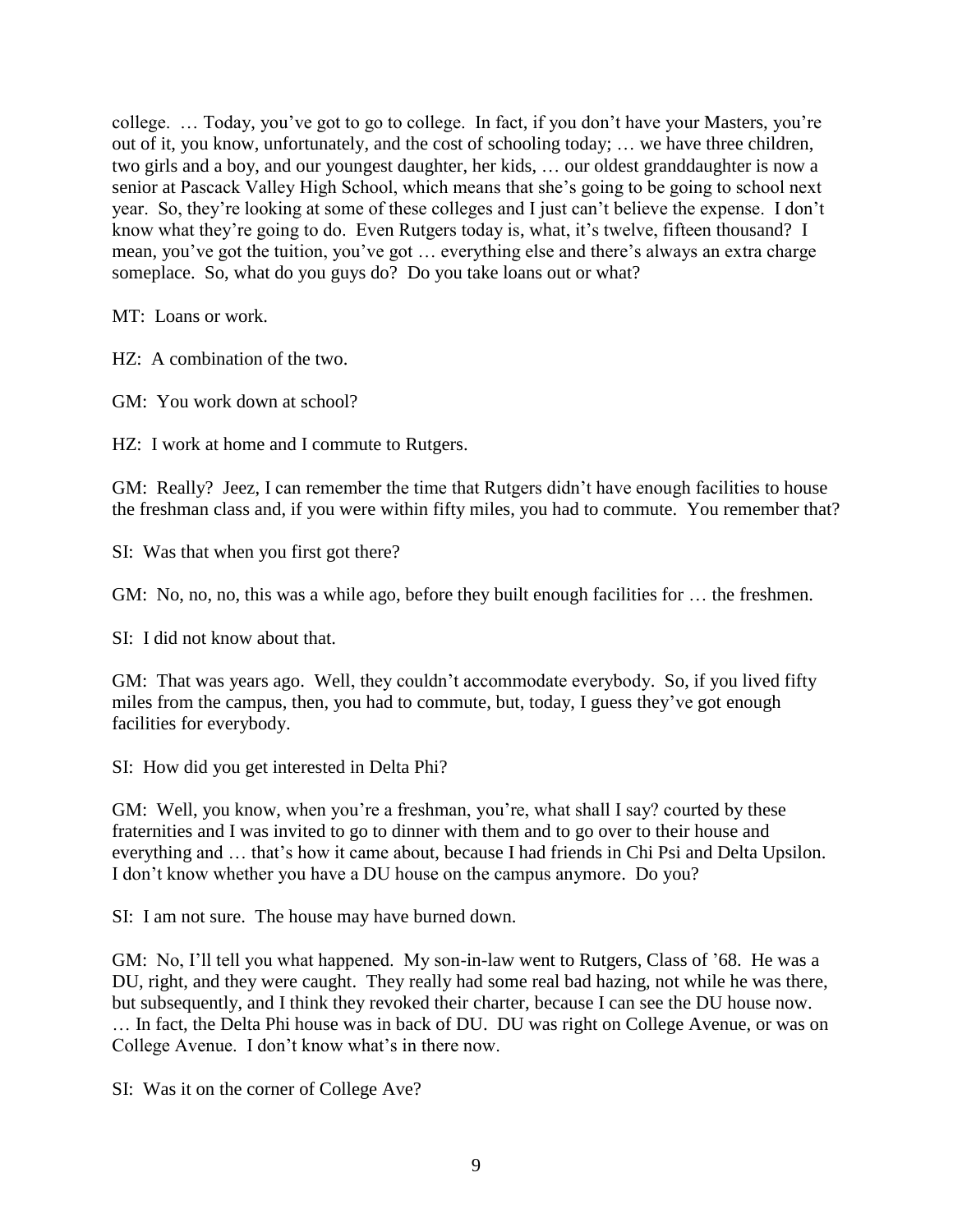GM: No, not on the corner. It was in the middle of the block. It had big pillars.

SI: Was the impending war and the war in Europe discussed on campus at all?

GM: Oh, I'm sure it was. I recall [that] the Republican ...

SI: Wendell Willkie.

GM: Willkie, yes, Willkie, stopped at the campus one time and gave a speech and I know that any number of us attended that speech. Unfortunately, Willkie lost, as you know. Things might have been different if he hadn't, but, yes, there was quite a bit of concern as to what was going on in Europe and, you know, just like today, you heard about it on the radio and you knew that, sometime or the other, something would happen that you might have to be involved.

SI: Did you work at all when you were at Rutgers?

GM: No, no. I had a freebie. [laughter] That's a good thing, because I wasn't the greatest student. I had to work hard.

SI: Was the transition from high school to college a bit of a leap for you?

GM: Yes, I thought so. I always said that I didn't think the high school taught us how to study. I mean, a perfect example is OCS. OCS, to me, … it was hard, but the way they worked it, you had thirteen weeks; each week, you had a different subject for the full week. Saturday morning, you had an exam; that was it, finished. Next week, you go on to another subject. I mean, it was a concentration, and then, it was over with, whereas in high school and college, you have, what? four, five, six different subjects all going at the same time and it's rough. You should know, right? [laughter]

SI: Can you tell us about the process of actually entering the military?

GM: Yes, well, I got the notice, went down to Newark for a physical and it was a joke. It really was a joke. … Anyway, everybody passed the physical. So, then, they gave you two weeks to settle your affairs and get ready to go. So, I don't know why, but, since I … [was] probably the only college boy from Westwood to go … with the contingent and since I had ROTC, I was put in command of the group to go down to Fort Dix, which didn't mean a thing, just meant I had all the records. [laughter] I just hand delivered the records down to the guy down at Fort Dix and it was kind of rough. Outside of ... going to Rutgers, I had never been away from home. ... You're thrown in with all these people and some people are nice and some people aren't so nice. … Mainly, what we did at Fort Dix was take tests to see where we were going to be placed. So, after about two weeks, we were given our assignments. I was going to antiaircraft basic training in Camp Stewart, Georgia, right in the middle of the Okefenokee Swamps. [laughter] Oh, God, it was awful. It was so bad, I'd call my mother and I said, "I don't care what you do, but get me out of here. [laughter] Call our Congressmen, call our Senators, just get me out of here."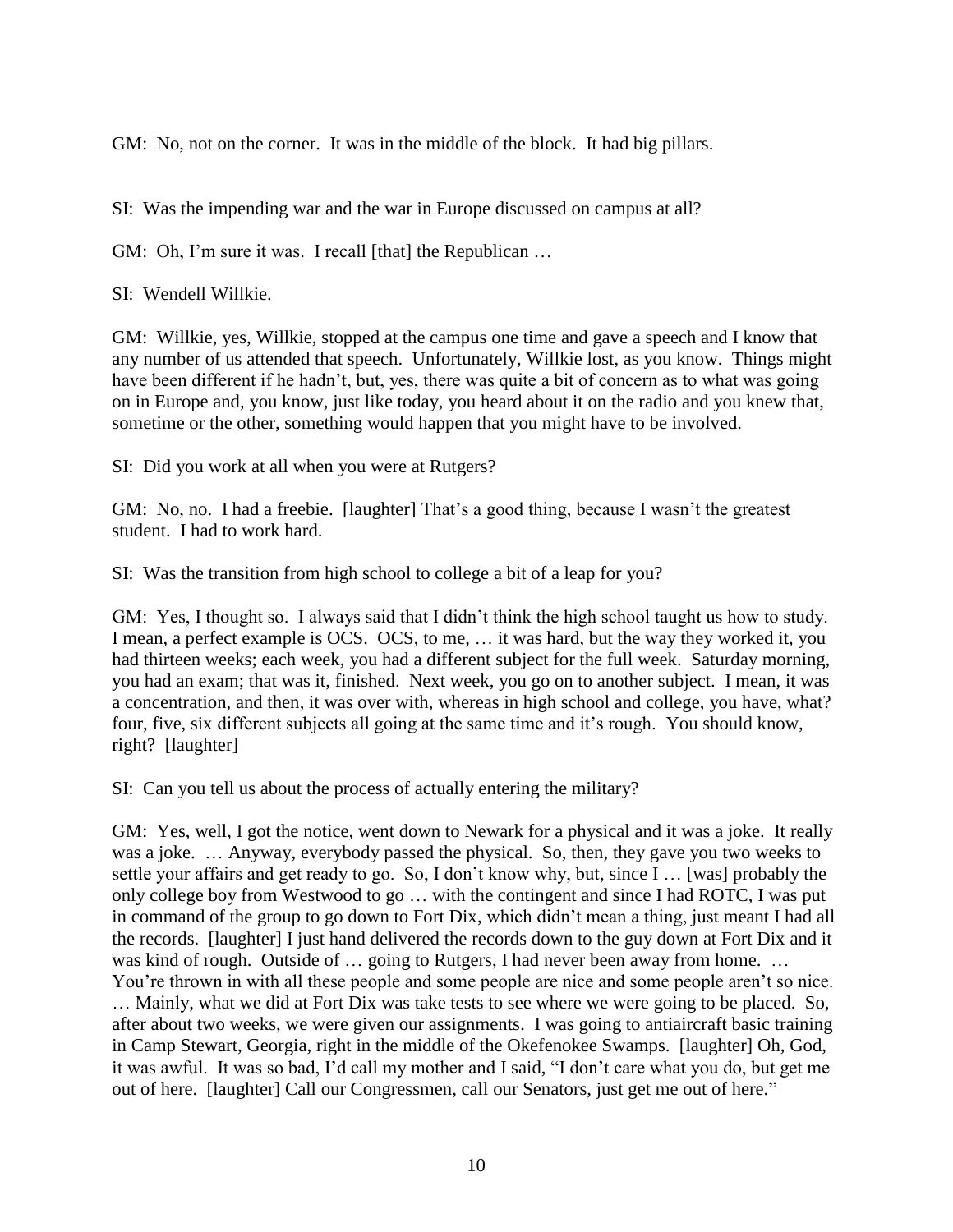Anyway, she couldn't do that. So, I got a call from the first sergeant one day and he said, "How would you like to go to OCS?" I didn't know anything about OCS. So, I said, "Sure." I figured, "Anything to get me out of this place." So, after basic training, I was shipped up to Camp Davis, North Carolina, that was the Antiaircraft OCS, and we got there and … I'll never forget the first time we all got together. I guess it was a class of about five hundred and they did the same thing like they do in college. You know, you're sitting as a freshman and you're sitting in, say, the chapel, and they say, "Okay, look to your right, look to your left; some time down the road, one of you are not going to be there," and they did that same thing at OCS. So, it was quite a difference from basic training. We had nice accommodations and we had to do everything by the book, had to learn how to make square corners on a bed, make your bed. … The first time we made our beds, when we came in from doing some sort of exercise, every bed was torn apart, which meant we didn't make it right. I enjoyed ... OCS. I particularly enjoyed the drilling; that, I really liked. … You had to keep your mind on what you were doing. Every Monday, at five o'clock, at reveille, you would … be out on the tarmac there, in formation, and they would start reading, alphabetically, those who had not passed … the week before and you just hold your breath. [laughter] After they got over the Ms, you breathe, but that was interesting. For thirteen weeks, we did that, twelve weeks, but I really enjoyed the discipline there. … Well, once you become an officer, it's like day and night, day and night. I really enjoyed it.

HZ: When they read off the names of those men who had not passed, where were they sent?

GM: … Wherever they came from, yes.

HZ: They were no longer officer candidates.

GM: No.

SI: What was the washout rate like?

GM: Well, … this is just off the top of my head, if we started with five hundred, we probably ended up with 150, probably for two reasons. Number one, it was early in the war. They needed officers fast, so, they would pick, not anybody, but those people that had fairly decent grades on their placement tests and, of course, some of them, see, I was lucky, I got through it; … I was never that good in algebra and, in antiaircraft, believe me, there's an awful lot of algebra, [laughter] but it just shows, when you have motivation, what you can do. I was motivated; I would never go back to Camp Stewart, so help me.

HZ: Was Camp Stewart still hot in September of 1942?

GM: Oh, yes, it was hot, buggy and muggy. We would go down to some little river or something; there'd be alligators and snakes and, oh, jeez, it was awful. You take a nice boy from Westwood and you put him in a swamp? You can't do that. [laughter]

MT: Was there ever any intermingling with the townspeople near Camp Stewart?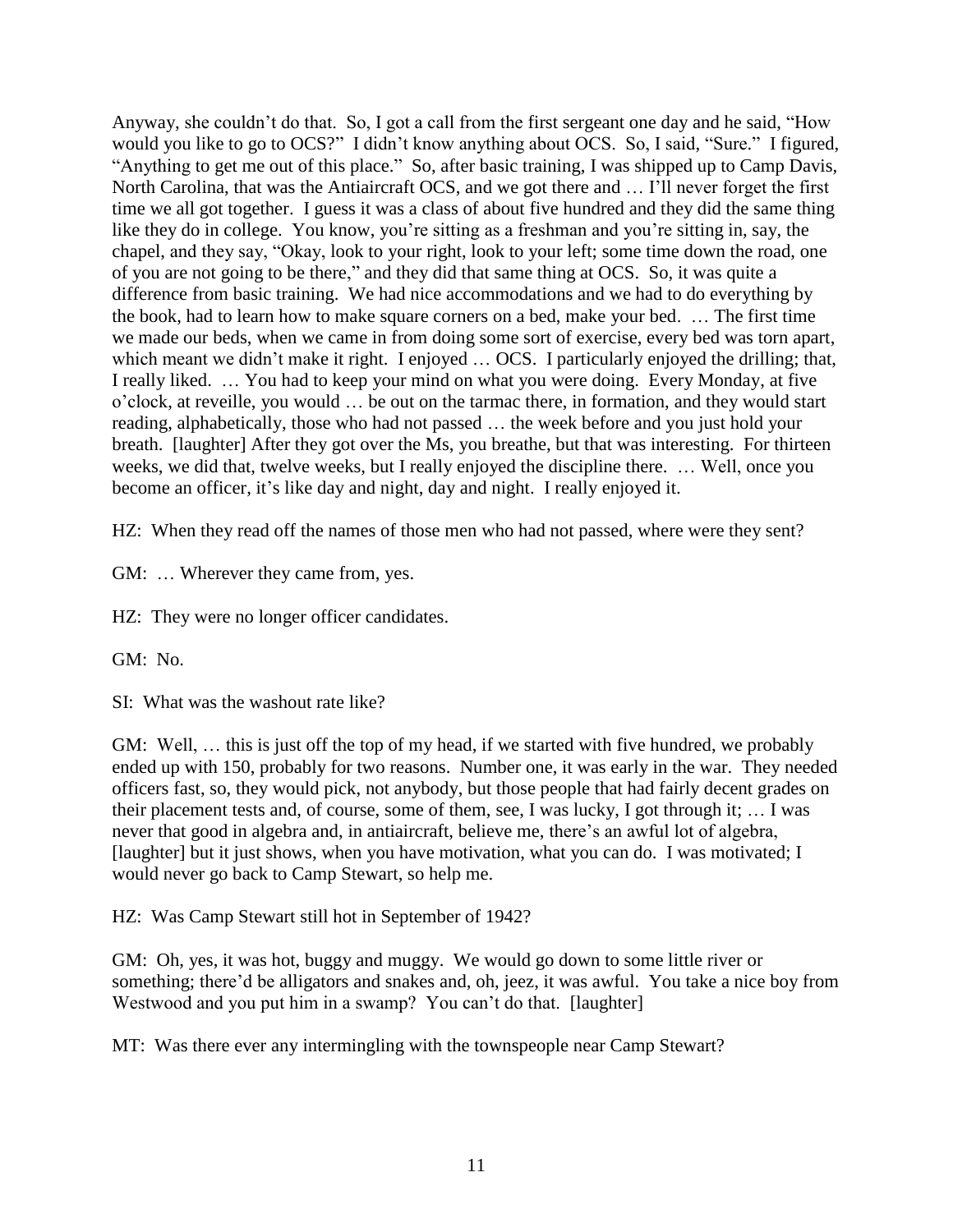GM: Hinesville. There was a little town outside, created by the camp, called Hinesville. It was the most ridiculous thing you ever saw, shacks, chickens running [around], pigs running all over the place, a dirt road. The first six or eight weeks, you were not allowed out of camp. Then, I guess, we were allowed to go to Hinesville, which you could walk out the main gate and there it was, and then, eventually, you were allowed to go to Savannah and that was really something, [to] go to Savannah, Tybee Island. ...

SI: At Camp Stewart, was it infantry basic training or antiaircraft basic training?

GM: No, every soldier that goes into the service, no matter what branch you go into, you're basically an infantryman. … You are taught and given infantry tactics, rifle range and all that sort of thing. So, if the event ever happened that they needed people, they'd take the cooks out of the kitchen and put a rifle in their hand and they're supposed to know what they're doing. Everybody's an infantryman. … The ROTC in Rutgers was infantry [training].

SI: Was it physically intense at Camp Stewart?

GM: Oh, yes, they'd get you up in what looked like the middle of the night, about four or five in the morning. You'd stand out there and they'd call out names, and then, you'd have about fifteen minutes to get ready and you'd go to the mess hall. …

--------------------------------------END OF TAPE ONE, SIDE ONE--------------------------------------

GM: The first march we had, I think it was about a ten-mile march, with full pack, and, of course, we were young. We didn't mind. A couple of our officers, they were a little older; … we didn't see the company commander for a week after the march. [laughter] He had gotten blisters on his feet, but it was strenuous, but you were young.

SI: Do you remember your drill instructor? Was he the stereotype you see in the movies, yelling and berating you?

GM: No, nothing like that. … You know, the United States didn't have much of an Army [at the] beginning of World War II. They had to start really building it up, so, they took these people that were in the Army at the time and made them noncommissioned and commissioned officers and some of these guys were … something else again. Some of them couldn't even pronounce your name, but, then, if they saw somebody that they thought was pretty good, they'd put him on KP. I can remember, one time, I had to spend a whole weekend out … at the ammunition dump and it wasn't much fun. Some of the things that, you know, I have to laugh at today, I can remember, … one time, being on KP and, you know, we had the supper ready and, just like the Army, who comes in, just before feeding time, but the exterminators? and they're blowing this stuff around and there are bugs flying all over the place, in the food, outside the food. Ten minutes later, they opened the doors, so [that] the guys could come in and eat, typical Army. [laughter] Then, one time, a couple of guys caught an alligator and they tied him outside the mess tent. Oh, they used to tease that alligator; I'm telling you, if he had ever gotten loose. [laughter] Then, there was a guy who didn't want to go overseas. So, he takes an M-1, puts it to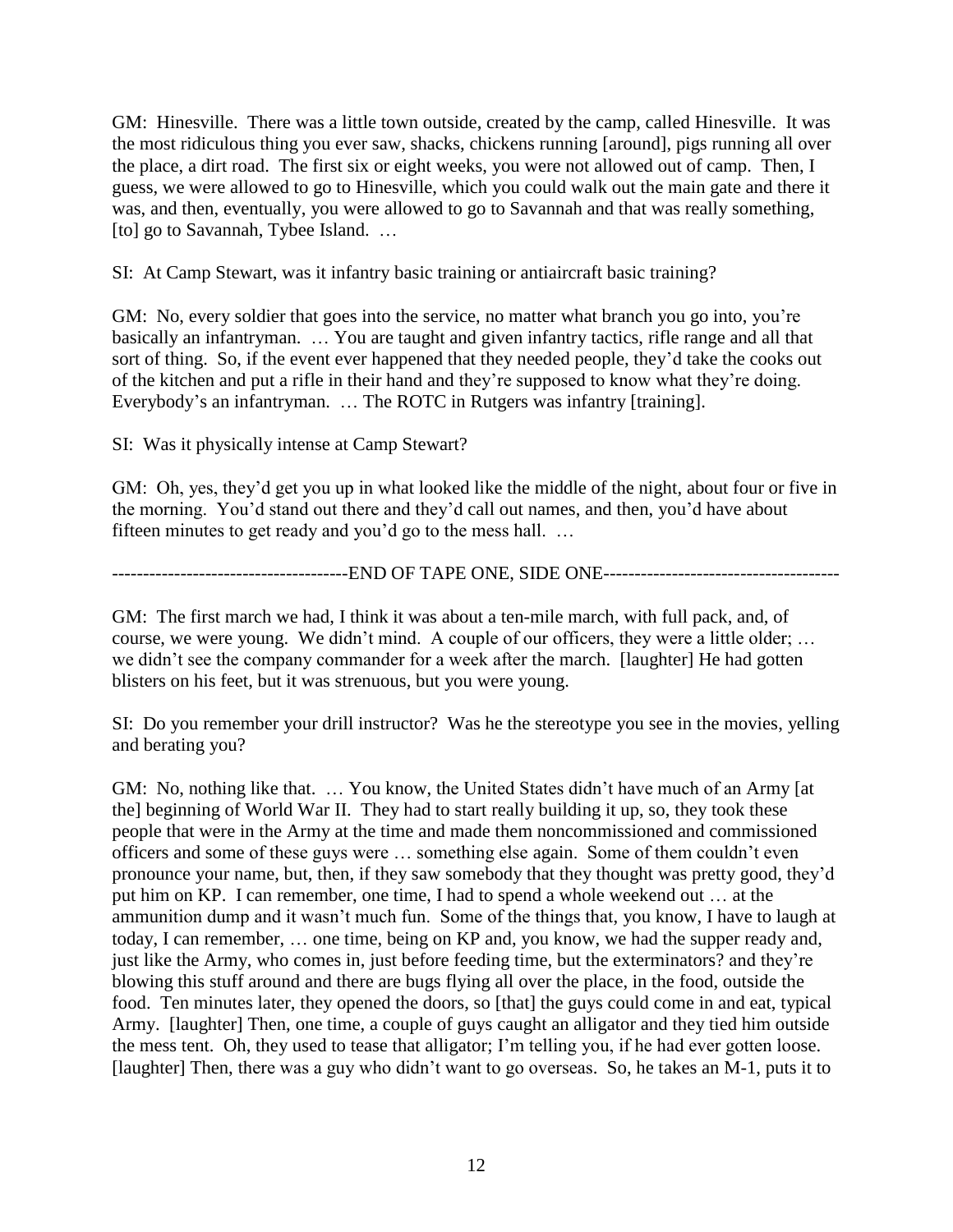his leg and ... pulls the trigger, thinking he's going to make a nice, little hole, blew his foot off. He didn't go overseas, though.

SI: Was that at Camp Stewart?

GM: Yes.

HZ: Did you see that during basic training at Camp Stewart, people trying to get out of the Army?

GM: Oh, I was so tired after every night, I couldn't stand to know what was going on, not really. I'm sure it was, yes.

MT: While you were in Camp Stewart, Georgia, and OCS in North Carolina, did you notice anything as far as race relations or segregation in the Army or in the town?

GM: No, not really. Our unit was pretty ninety-nine percent white. I think what they did was, I think, at that time, they segregated the minorities into their own units. I know, when I was in Fort Knox, with the 453rd AAA, [pronounced "triple-A"], there was a black unit up there, commanded by a white captain, and they were all together in one [unit], but they did have white officers. … I mean, I went to school with some black boys. They were the nicest boys you'd ever want to know. I didn't have any prejudice. It's only, I guess, when you get down South that they had prejudice and maybe they had a reason for it, but we didn't have it up here, not to my knowledge, anyway.

SI: Can you tell us a little bit more about the different subjects you studied each week at OCS?

GM: Oh, yes, … we studied gunnery. I remember, we had to, how do I put this now? You see people on the street looking through these instruments; do you know what I'm talking about?

SI: Surveying?

GM: Surveying, we had to do that. … At the time, with the .40-mm antiaircraft gun, we had a director. In other words, you'd have horizontal and vertical and one guy would be on one machine and the other guy [on the other] and, like, … you'd have a tow target, a plane would pull a tow target. You would aim the director at this target, tow target, and then, your gun would fire and, if the two people were in sync, you'd hit the target. I have a book inside. … Do you want me to get the book?

SI: Sure.

## [TAPE PAUSED]

GM: 43rd Class; that was the graduation exercises. Here we are, Ninth Battery, 43rd Class; there I am, right there. … These were our officers in the Ninth Battery. I think this guy graduated from Princeton.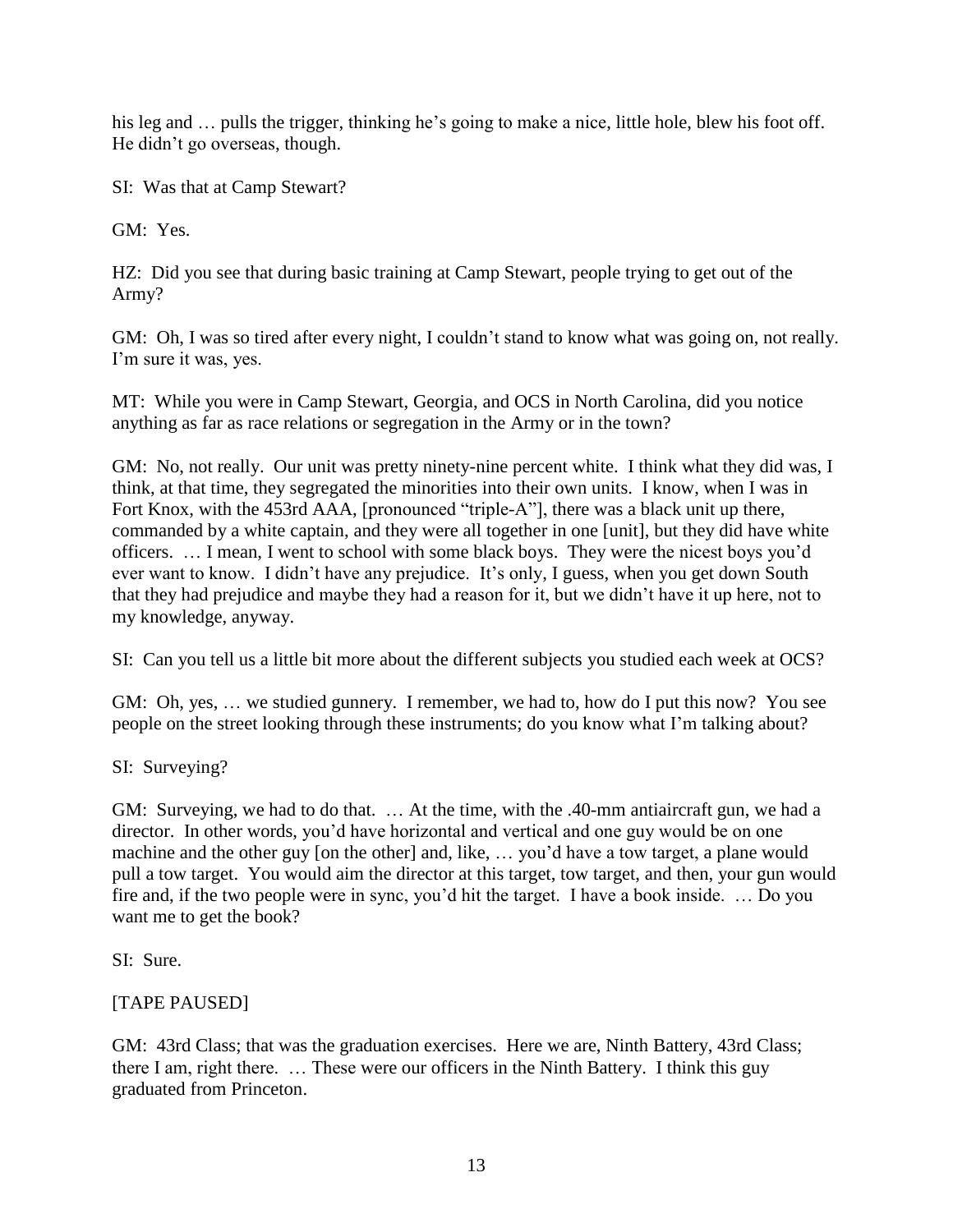SI: Robert Baldwin?

GM: Baldwin, yes.

SI: Were they also draftees?

GM: I don't know. That, I don't know.

SI: What did you think of the officers you encountered?

GM: … They were great, very nice, very good. I thought there was something in here. …

MT: Were there any other Rutgers guys there?

GM: Not to my knowledge, no, not that I know of. … Camp Davis is outside of Wilmington, North Carolina. For the thirteen weeks, I stayed right on camp. I didn't go any place. All I did was study and study and study. Here's pulling your bed apart and, everyplace you went, you marched in formation. Here are the barracks.

SI: Were most of the other soldiers around your age?

GM: Yes, within …

SI: A year or so?

GM: Yes, some of them were a little older.

HZ: Were the men from all over the country?

GM: Oh, yes, yes.

HZ: Did people from, say, the South stick together?

GM: No, it was a mixture of everybody. Although I do remember, in our basic training, we had a lot of boys from West Virginia and that area; boy, could they shoot. [laughter] We'd go out on the firing range, boy, they would be hitting the target all the time. That's the .40-mm we had, antiaircraft gun. Now, those can be used as antitank guns, also.

SI: I am more familiar with high altitude antiaircraft gunnery, setting up patterns to intercept bomber formations. Were they training you to do that or to go after individual planes?

GM: No, we were .40-mm. We had the lower flying planes, you know. You'd have to have the big guns, like this one, this baby.

SI: The .90-mm.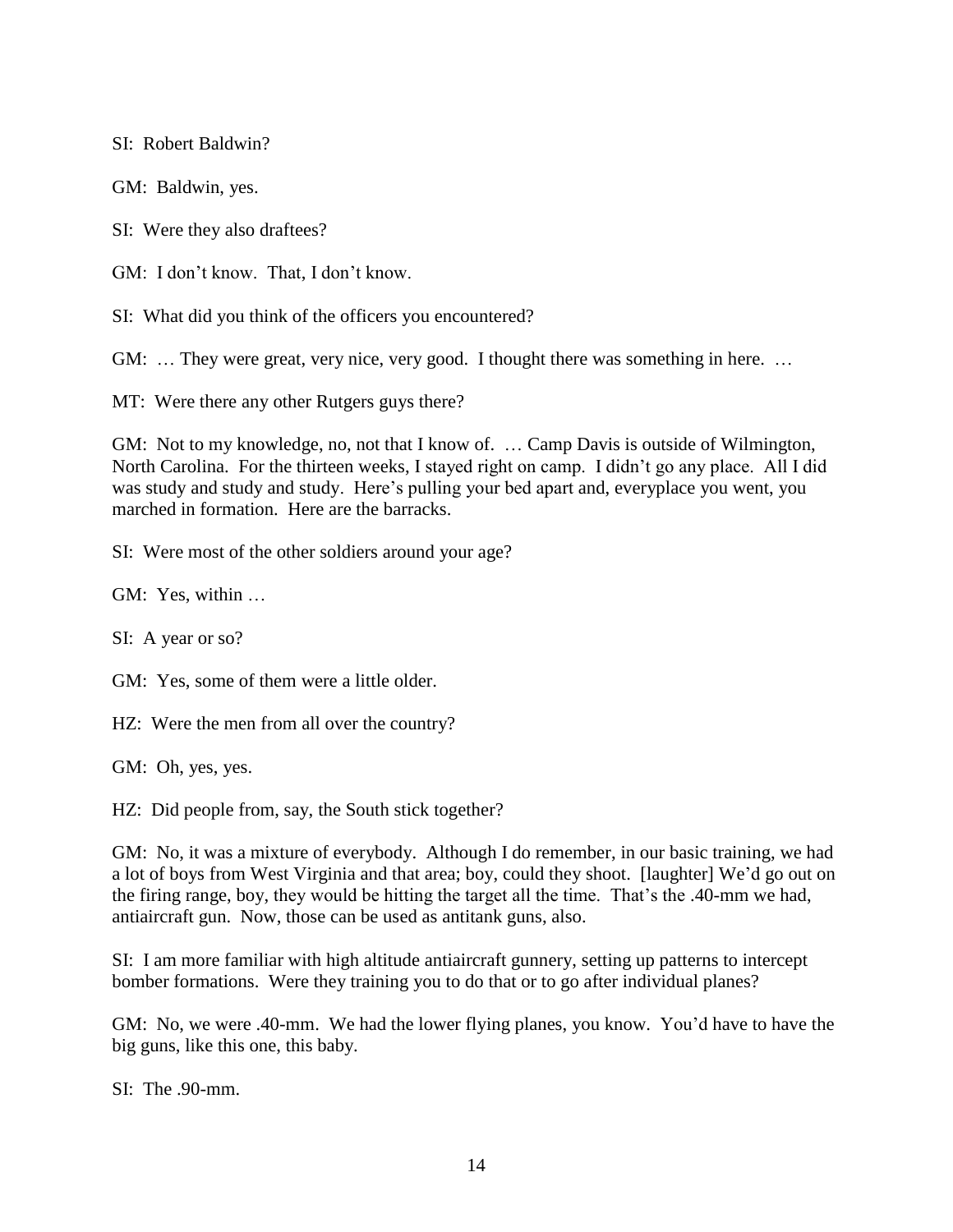GM: Yes.

SI: Did they teach you to aim at an individual plane or did you set up a pattern of fire?

GM: No, how you would train is, you'd go out on the firing range, you'd set up your guns, you'd set up your directors, and then, a plane would fly over with a target trailing and you would … try to hit the target. I remember, one time, down at Stewart, the plane went down. They claimed, … somebody said that they fired on the plane instead of the target, but the Army said no, that they ran out of gas. [laughter]

HZ: Does a tow target mean that they were towing ...

GM: Yes, towing like a sleeve, yes. "There are a wide variety of (pretenses?) to antiaircraft warfare to be learned, the height finders, (transit traverse?), sound detectors, searchlights, many more," and … you had to get into all of this stuff.

TM: How much training did you receive before they put you on the larger guns? Did you have to qualify with smaller weapons or were you just thrown into the big guns?

GM: No, no. I was able to fire a quadruple-mounted .50-caliber. That's where you get in under the gun, and then, the four guns [were] there and that was fun. [laughter] Of course, you were a sitting duck, because you were in this tight compartment and you had to wiggle out of it, but you had a lot of firepower there. Yes, we shot everything ... from a .45 automatic pistol to a .30caliber carbine, an M-1, a machine gun, .50-caliber. That was fun, going out on the range, a lot of fun. Of course, you all know about Maggie's drawers. Any of you take ROTC?

SI: No.

GM: No? You don't know what you're missing. [laughter]

SI: Did you find you were a good shot?

GM: Yes, I made expert … on the .30-caliber carbine, yes, even though my right eye was the bad eye. [laughter] … I had a cataract operation two years ago and that's improved my sight quite a bit.

SI: You mentioned earlier that, in basic training, there was this everyone-is-a-rifleman mentality. Was it the same in officers' school?

GM: Well, no, once you got over your basic training, you had that training. You didn't go over it again.

SI: What I am trying to say is, since you would later transfer from Antiaircraft to Transportation, was the OCS training applicable to all branches?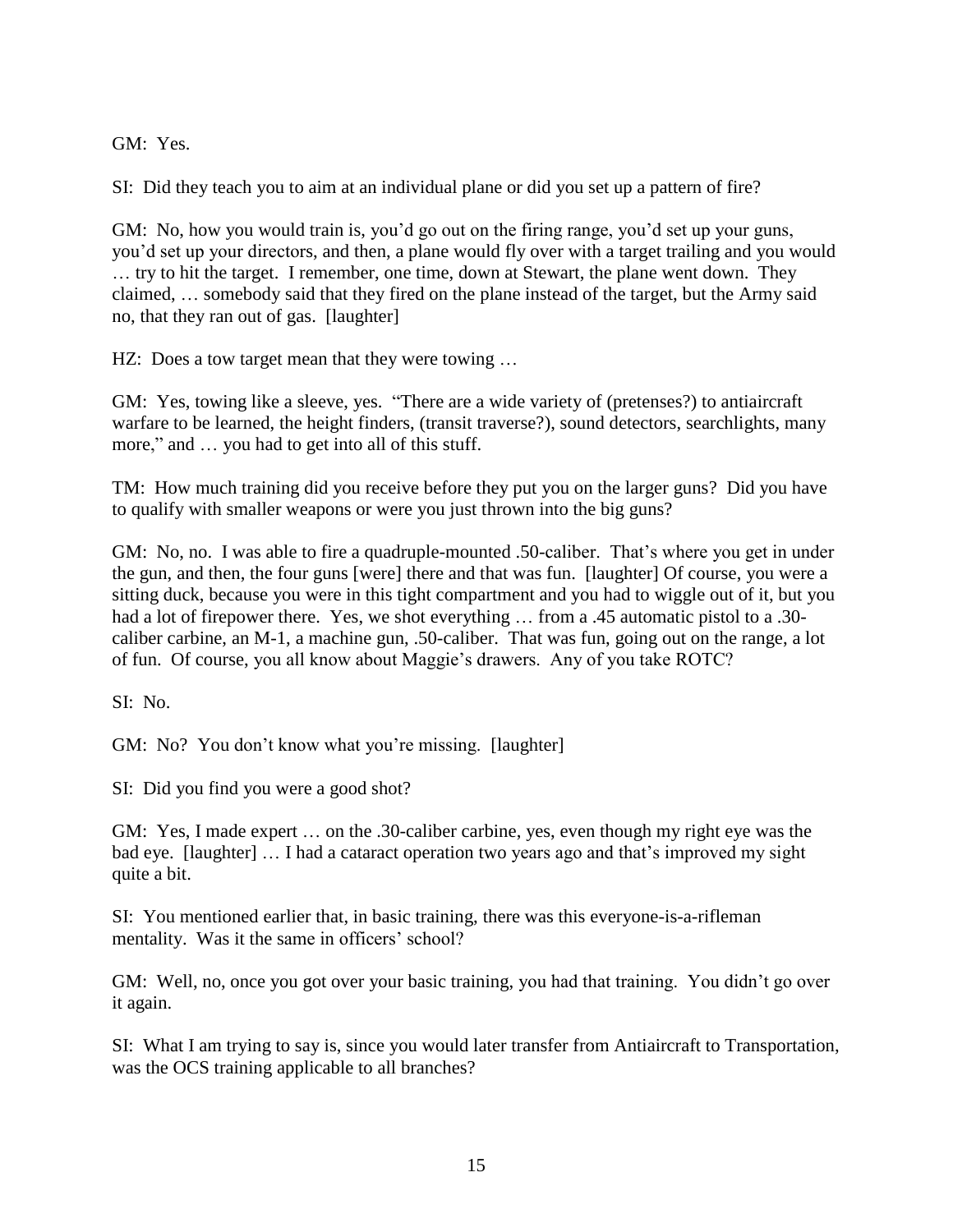GM: Well, no, it was just like [being] a salesman. A salesman can sell anything, if he's a good salesman, whether it be motor oil or computers. Once you're an officer, you're supposed to be able to do anything.

SI: Can you tell us a little bit about your graduation day and how you felt?

GM: Oh, that was a great day, because, every Saturday morning, you would watch this group of guys in full dress march down to get their commissions, to get their gold bars, and you're thinking, "Gee, we have ten weeks to go. Are we going to make it?" Eight weeks, five weeks, four weeks; once you got down there by where it was only a week or so to go, you were pretty sure that you were going to make it, because they'd already started measuring you for your uniform and everything, the (pinks?) and greens. That was a great day, boy, and the first thing you do is, after you get your commission, you go back to your barracks and the first sergeant is standing there and he takes … your first salute and you've got to give him a buck. [laughter] Yes, that was one of the highlights of my life.

SI: Did any of your family members come down?

GM: No, no. … I came back and my present wife and her mother and my mother and my aunt met me at … Pennsylvania Station, and then, we went to … the Grill Room of the Hotel Taft and my wife and I got engaged at that time.

HZ: What was the correspondence with your wife like while you were in basic and OCS? Did you write lots of letters or make many phone calls?

GM: Oh, yes, oh, yes. You must remember, we were high school sweethearts, and so, even though we did have our breakups and things, … it worked out and … it was January 23rd, I think, was the graduation. Wasn't it January 23rd?

SI: 28th.

GM: 28th, was it?

MT: This says the 28th.

GM: Yes, 28th, January 28th, '43, and we were married May the 7th, '44.

SI: Did the war influence your plan to get married?

GM: Well, it did, because we were supposed to get married in November of 1943, but, then, I had gotten orders to go overseas. So, we had to defer that [the marriage] until later on, plus the fact [that] her father, who had been in World War I, did not feel that we should get married, because of the possibility that something might happen. So, he wasn't in favor of it, not that there was anything personal in that, but my wife's mother was my favorite, … or I was her favorite. So, we got married.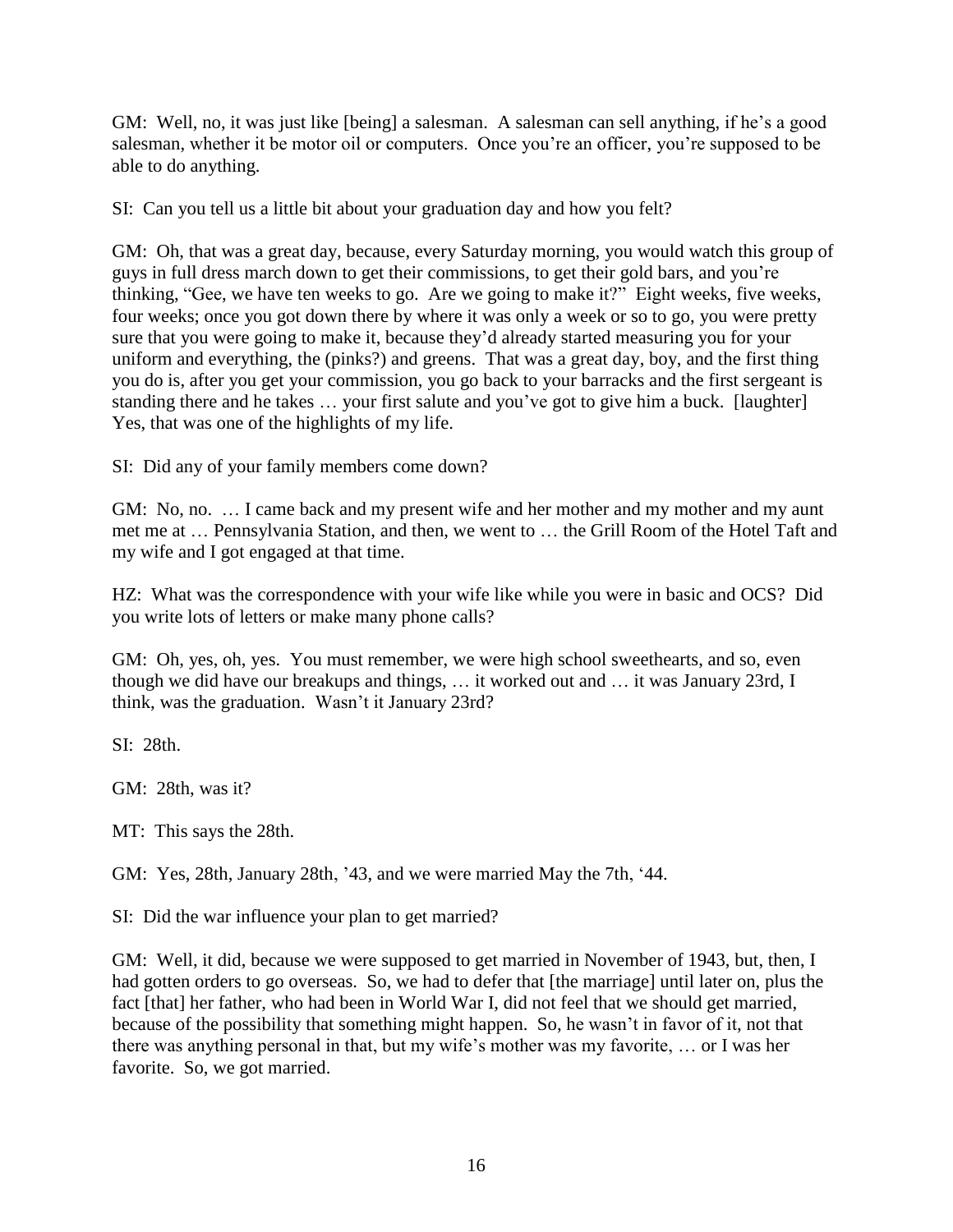HZ: Your father, being a veteran of World War I ...

GM: No, my father-in-law, because, in World War I, my father and grandfather were in an exempt business. They were in the railroad and the railroads were taken over by the government, and so, … therefore, they did not go into the service.

HZ: Was your father-in-law a little bit of an isolationist, being a veteran of World War I?

GM: ... You've got a good point there; he ... probably was, yes.

HZ: He knew what combat was like.

GM: Yes, oh, boy, did he. That's why I say I feel odd sometimes, because my experiences were nothing like some of these boys that were in the infantry in World War II, that really, really saw action. I didn't really see any action to speak of, compared to, I'm sure, some of the stories you've heard from others. I mean, if you ever go in the service, try to stay out of the infantry. [laughter] ...

SI: Did you know that at the time?

GM: Oh, yes, [laughter] … and another thing, you never volunteer. The only time in my life that I volunteered, and it was a good thing, … I went from Antiaircraft to Transportation Corps. That was a good move. At first, I didn't think so, because, when we did it, this friend of mine and I, … they were just opening up, … starting an Army Transportation Corps and they needed officers. So, we volunteered. We were down there at Camp Davis, North Carolina. My outfit, the 453rd, was, at that time, ready to go overseas and they had an excess number of officers, and so, the CO of my outfit said to me, and, now, this is a stupid question, he says, "Do you want to go overseas with us?" "Uh-uh, no way." [laughter] So, that's when I was put in a pool. When you're put in a pool, you've got to be careful, because you're in a pool of officers and, if the 53rd Infantry, perhaps, needs some officers, they can pick you. You've got to get out of that pool. So, this other guy and I from the 453rd, we volunteered for Transportation Corps and, within two weeks, we were up at Hampton Roads Port of Embarkation, which is Newport News, Virginia. Two weeks later, we're on ships going overseas. We're saying, "Holy cats, what are we doing?" [laughter]

MT: You went over in a convoy.

GM: We were on a Liberty ship and there were four Army, there were two officers and two enlisted men, and there was a Navy gun crew of four, two officers and a couple of men. The funny part of it, they had a stupid .50-caliber on the back of the Liberty ship that couldn't sink anything, you know, and here, in our Liberty ship, which was the *George B. McClellan*, we were carrying the first B-29 crews that were going to Karachi, India. The planes were being flown out of the West Coast. We were taking the personnel over to Oran, North Africa, and so, our job was, we were the liaison between the captain of the vessel and the commander of troops. … I mean, we had our own stateroom. We ate with the officers of the ship, not down below with the poor guys down in the hold. We had a fairly good deal. So, we get over to Oran and we unload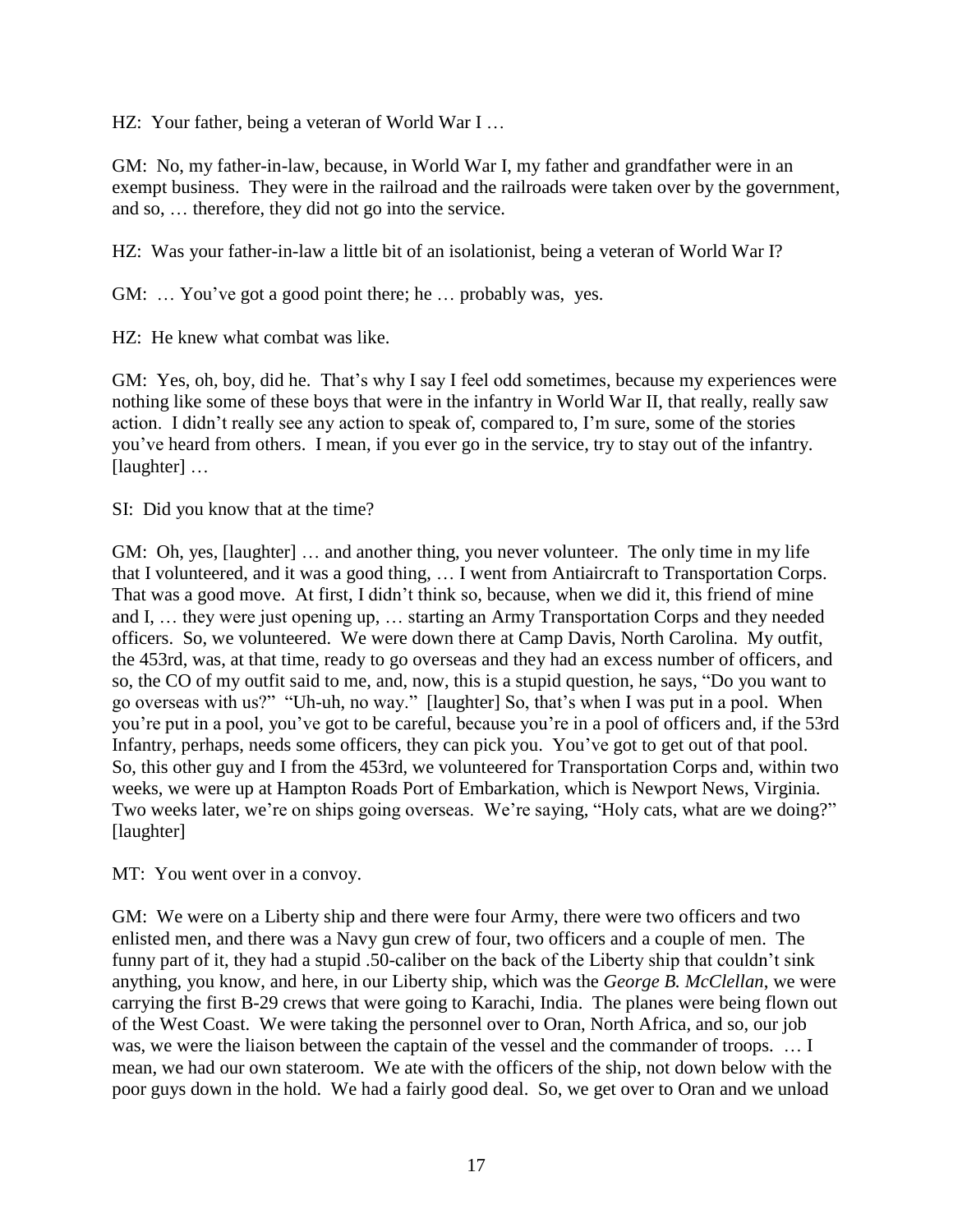these fellows that are going to take a British or French ship through the [Suez] Canal to Karachi. I'm in the officers' club in Oran one night and … I look up the stairs and who's coming down the stairs but my family doctor from Westwood? [laughter] Would you believe that? He was a flight surgeon and he was going to India, also. … To tell you something even stranger, I'm standing onboard our ship and we're taking supernumeraries up to Naples. So, these guys, they come over the side of the ship and here comes a guy from Westwood High School, honest to goodness, what a small world. So, we took … them up to Naples. They were going to eventually go to Anzio Beachhead and we unload them and Naples was in a mess. The Germans had just left and, oh, they left it in a mess. The poor people had nothing to eat. It was awful. So, then, we get orders to go back to Oran. So, we formed in a convoy and go down the Mediterranean to Oran and we get to a certain point and I'm up on the bridge, just watching things, and the Captain's up there. He's a British captain. So, he tells the guy that's steering the ship, he says, "Pull out of the convoy." I mean, the Mediterranean was mined by the Germans. "Pull out of the convoy." We pull out of the convoy. The destroyer escorts that were surrounding us, they flash, "Get back in line." The Captain says, "Don't bother, keep going." So, here we are, going by ourselves, … headed for Oran. Then, the next thing, … the destroyer escort said, "You don't get back in the convoy, we're going to fire on you." I'm thinking to myself, "Oh, my God, this is awful. I can't believe this. This is not happening." [laughter] So, now, we keep going, hell bent for election. Fortunately, … our destroyer didn't fire on us. We get back into Oran. The Captain's called up. Boy, he's really given the business and told, "You're going to go right back to the United States." Isn't that terrible? [laughter] So, we rejoined the convoy. We're an empty ship, have nothing on it, and we go right back to Hampton Roads. So, we get into Hampton Roads in the … later part of April and I call my wife up and say, "When can we get married?" and she checked with her mother and my mother and we checked with the church and [she replied], "May the 7th." So, that's how it happened. So, then, we went on our honeymoon to Ocean Grove and, because of gasoline rationing, you couldn't go too far. So, we … came home. I went back and I thought, "Surely, I'm going to be put on another Liberty ship and I'm going overseas." We get down and back and I went in to see the Major and he says to me, "Gee, Lieutenant, you just got married. Would you like a job in the port?" "Are you kidding?" Just like the guy that said, "Do you want to go overseas with us?" [laughter] "Sure, I'd love a job." So, I stayed in the port from then on, went into different divisions. I was in Ordnance, and then, in intelligence security and that was interesting, too, where, at one time, I was at Camp Patrick Henry. They had a German prisoner of war camp there. … The fellows that they put in Patrick Henry were not the real diehard Nazis. So, I was in charge of a section of the camp, which meant that I had to make an inspection with the German sergeant every day, and then, if anything came up that … needed to be taken care of, that was my responsibility, but, I'll tell you, these guys, they made us look like I don't know what. They are soldiers. The way they marched, the discipline, they were unbelievable, because, when they got off the ship, before they went to Patrick Henry, they had to go through a line where they had to be searched and so forth. An officer has to be searched by an officer and so forth and I was very impressed with the way they were trained, and then, when I got down to the prisoner of war camp and had to make the inspections, boy, they were unbelievable. You'd go through those barracks and the first sergeant would call to attention and, boy, they'd snap, "Hup-to," and, gee, … they took lumber and stuff that we would throw away and they built themselves, like, a day room, absolutely unbelievable. I've got things here; I've got a little chest for jewelry that they built for me and, one Christmas, they took part of their rations and made a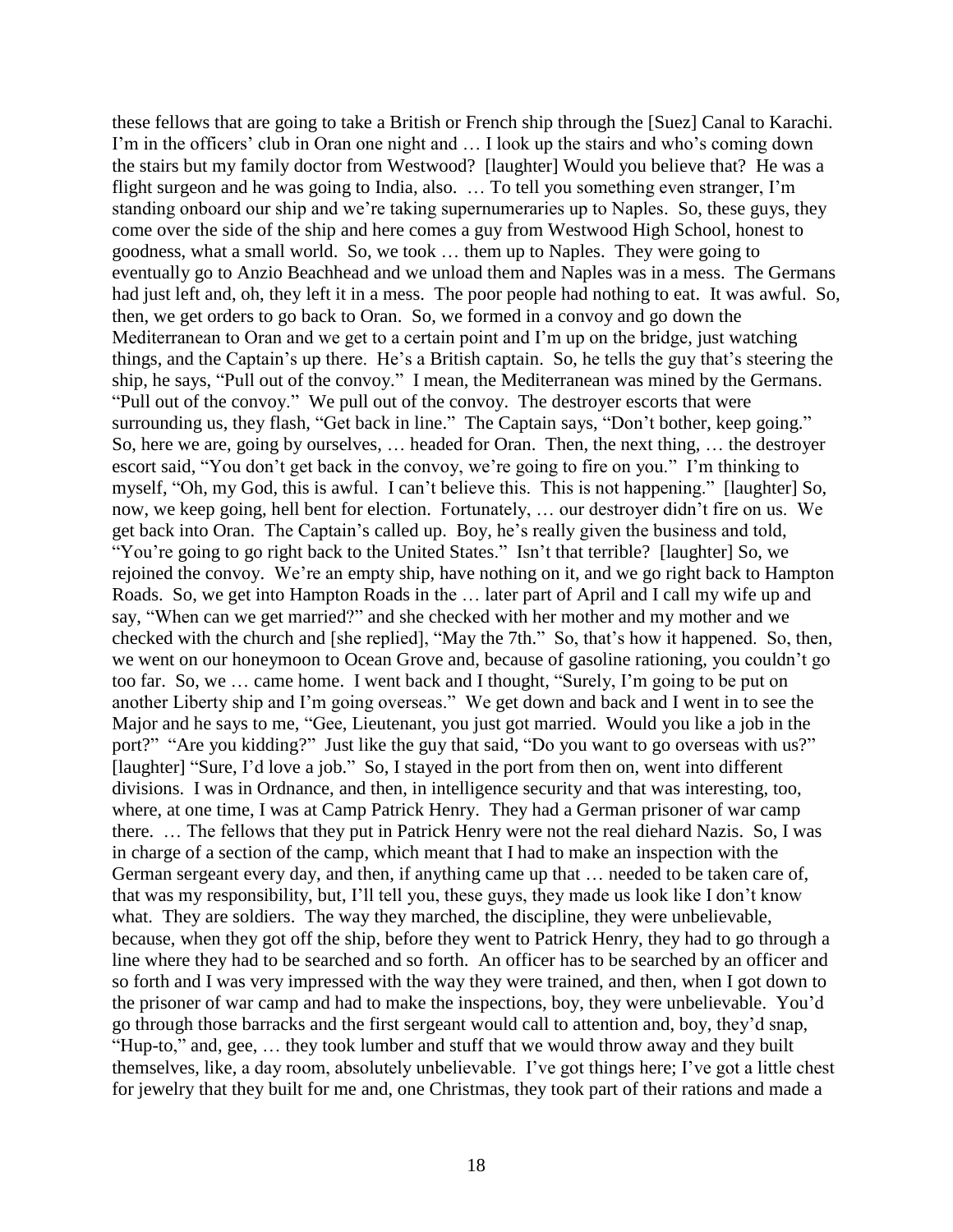lovely cake for my wife and myself and my wife says, "Do you think we really should eat it?" [laughter] but that was quite an experience. Then, some of the men they used as waiters in the officers' club and I'll never forget the time that my aunt and uncle came down with friends of theirs who were Germans. So, we're over at the officers' club for dinner. So, this lady, when she found out that it was … Germans waiting on us, she started speaking to him in German. Oh, boy, that's not a good idea. [laughter] Poor guy, you could tell he was very flustered and I'm glad nothing happened. Anyway, as I say, I feel that my experiences in the service were nothing compared to these boys that were in the infantry that really saw action. …

SI: You were with the 453rd Antiaircraft for almost a year and you had several postings in the South. Can you tell us about Fort Bliss and Fort Knox?

GM: … After I graduated from OCS, I was stationed at Fort Bliss, Texas. I went to Fort Bliss, Texas, … on my own. I went from here to Chicago, and then, took this very nice train from Chicago down to El Paso and, when we got there, we were assigned to a new unit called the 488th and they … didn't even have their cadre in yet. It was just the senior officer and a group of us. So, the CO said, "Look, there's no point in you coming in every day. Just call in and we'll tell you when this cadre comes in." So, a group of us went up to New Mexico and got us a nice hacienda there and, oh, we were living like kings. Finally, one day, about … maybe two weeks [later], I got a call from the CO. He said, "Gee, … Lieutenant, you're not even going to be with us anymore." He says, "You've been reassigned to the 453rd." They're an outfit that had been down there for quite a while for training. They were already set to go and one of their officers was, I don't know, transferred or something. His name began with M and, for some reason, they picked [another] M, picked me, and, just to go back a little ways, in North Africa, General [Lloyd] Fredendall was in charge of the campaign there and Rommel was kicking our butt like mad and … there was a place called the Kasserine Pass and Fredendall fed our tanks through the Pass and we were slaughtered. Rommel just killed us. So, the Army, then, what did they do? They brought Fredendall back, put him in Fort Knox and they said, "Well, we've got to have better communication between the Antiaircraft and the Tank Corps," because ... Fort Knox was tanks. So, the 453rd, being one of the top units down in Fort Bliss, they were picked to go to [Fort] Knox to represent the Antiaircraft, to work with the tanks, … and then, I got into the 453rd, went to Fort Knox. We were the only antiaircraft unit in Fort Knox and we put on a terrific display for President Roosevelt one time, when he came down, and it was … a very good unit. They really did a good job. So, after being at Fort Knox, then, we went to … the Tennessee Maneuvers and we were in Tennessee, oh, I would say, oh, a good eight weeks, I guess, at least, eight, nine weeks, and, at that point, they decided, "Okay, this unit is ready to go." So, they sent us back to Camp Davis, North Carolina, not only being the OCS, but, also, for the AA units that were ready to go overseas. … That's where they got all the equipment [and] were ready to roll. That's when we went down to Davis again, at that time, and then, I left the 453rd, but … the maneuvers were great, because we were flying all around the places in Tennessee, Murfreesboro, and then, on weekends, you could go into Nashville. Oh, one nice thing about when I was in Knox, people that we knew in Westwood moved out to Louisville. He was with Palmolive Peet and he had a son and a couple of little girls. So, somehow, they read in the local paper, that they must have gotten the Westwood paper, that I was stationed at Fort Knox. So, they got in touch with me and, every weekend, then, I went in and visited with them in Louisville. It was very nice, and then, when the Kentucky Derby was on, he was able to get us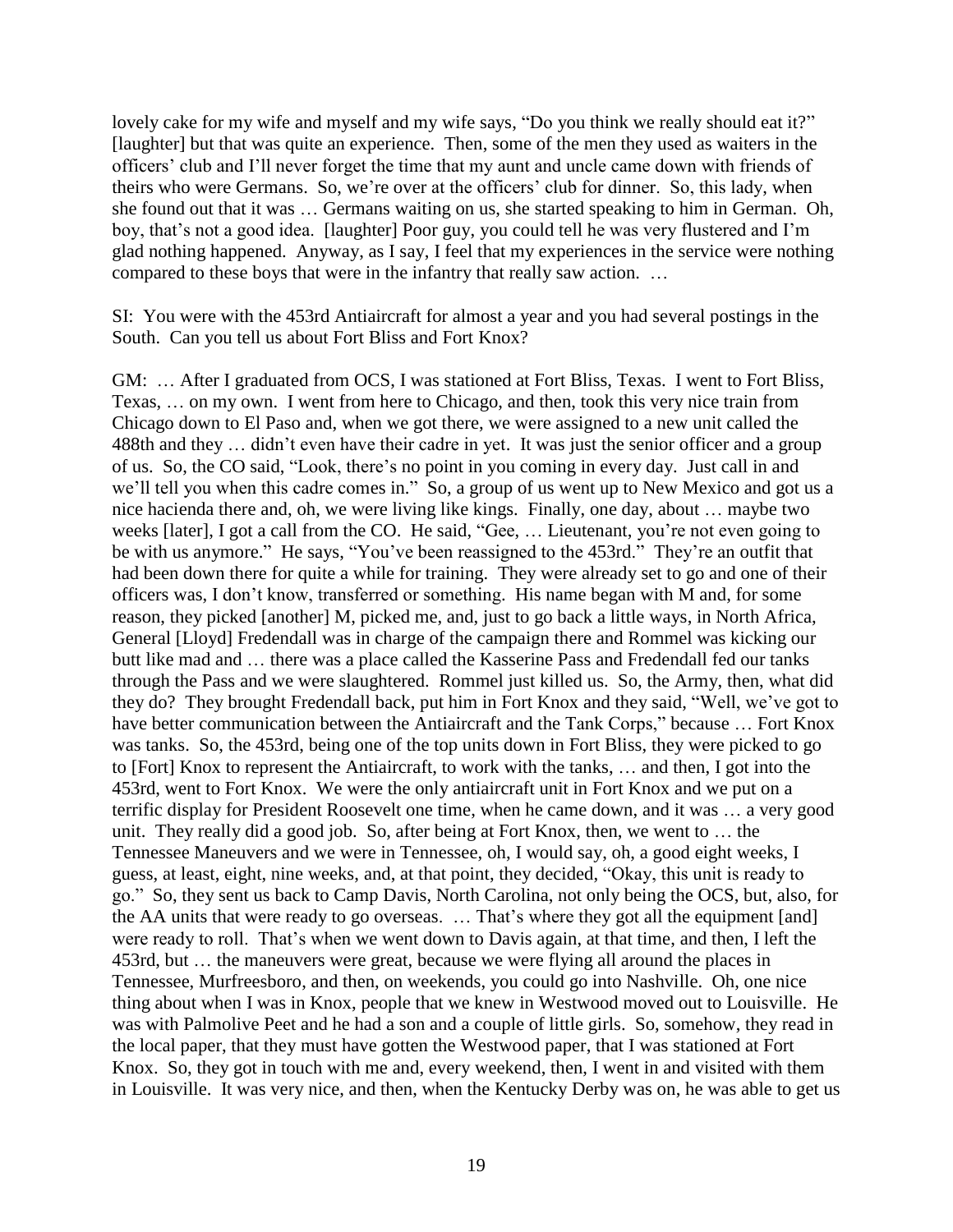in the Palmolive box and we saw the forty-third running of the Kentucky Derby, where Count Fleet won the Derby. That was great. ... Then, in the Tennessee Maneuvers, you'd get a chance to have a break, now and then, and you'd go to the neighbors', a farmer, and the farmer's wife would cook up this chicken for you. Oh, it was good. You'd give them a buck or two and they'd give you a pile of chicken, a lot better than the Army food.

SI: Were people pretty hospitable wherever you went?

GM: Oh, yes, very much so, very much, yes. … All sorts of things were going on. I was walking through a park in Murfreesboro one day and there was a lady feeding her baby, right in the middle of the park, I mean breastfeeding, and that, to me, was unbelievable. [laughter] Another time, we were roaring … down this road with our .40s and there's a woman sitting on the grass, going to the bathroom. She's waving like mad. [laughter] …

SI: How complicated was it to maneuver through the different types of terrain?

GM: Well, I mean, we were … very flexible. You saw the type of gun that we pulled with the trucks. So, we could move pretty fast and set up pretty fast, also, and so, there's no problem there at all.

SI: In-between transferring out of the Antiaircraft and being assigned to the *McClellan*, you were stationed in Hampton Roads for a while. Were you just waiting?

GM: Not too long. … Well, we were actually in, I would say, school, telling us what we had to do or what our responsibilities were as officers on this ship. Mainly, it was just liaison between the captain of the ship and … the commander of troops and there really wasn't much to do of anything, anything to do. We hit some pretty bad storms. The convoy was spread all over the place. We had destroyer escorts. Every day, you'd hear about submarines. Whether they were true or not, I don't know. …

----------------------------END OF TAPE ONE, SIDE TWO-----------------------------------

SI: Could you please elaborate on what the liaison work entailed? What were some of the problems that you had to deal with?

GM: Well, I mean, the fellows down below, … they had bunks about six high. They lived in terrible quarters. It was crowded. The sanitary conditions were not the best. They had to cook their own food down there in the mess. They had their own mess people. It was not very pleasant, but there wasn't much that could be done about it. It was too bad.

HZ: Being an officer, did you ever experience any animosity?

GM: Oh, you mean fragging? [Did] anybody try to frag me? [laughter] I don't think I'd even know what a grenade would look like. [laughter] No, I had more trouble with some of the officers than I did with the enlisted men. This one fellow that was with me, he and I did not get along too good.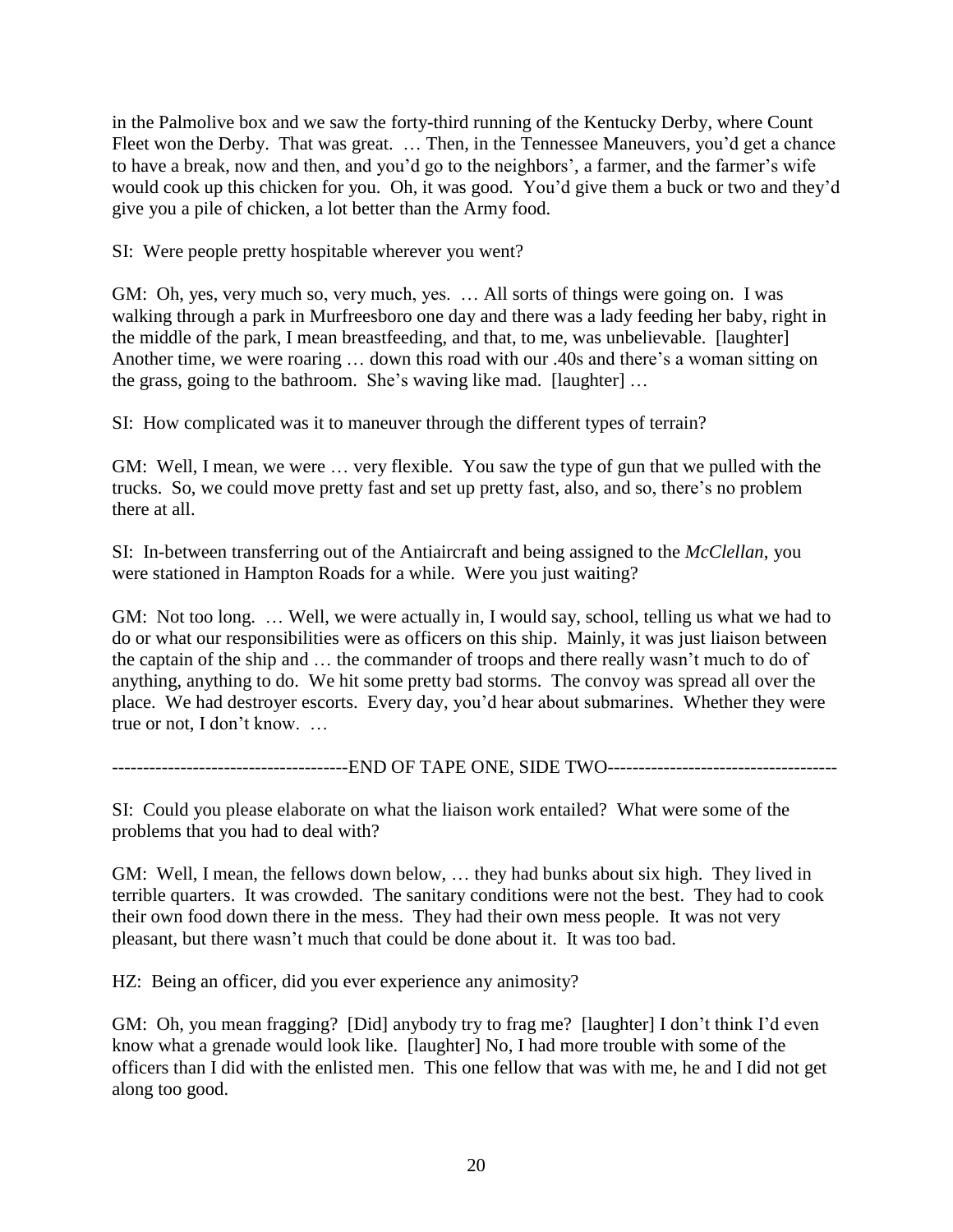HZ: Was he of equal rank?

GM: No, he was a first lieutenant, I was a second lieutenant. I had more camaraderie with the Naval officers, two nice guys, that we got along well together, and, as I said, it was a joke, the type of gun we had to protect ourselves, a .50-caliber machine gun. [laughter] Oh, it was awful.

SI: Was the crew British? You said the Captain was British.

GM: No, the Captain was British, but I would say the crew was probably American Merchant Marines. You never saw the Captain. He stayed up in his cabin, except when he went up topside.

SI: Did you ever find out why he left the convoy?

GM: Never did, never did, unbelievable.

MT: You said that you got along well with the two Navy officers. Was there ever any interservice rivalry between the Army and the Navy?

GM: No, we kidded each other, but, no.

MT: Was it common to have a British captain in charge of an American crew? Was that commonplace?

GM: I would think so. I mean, we were on that ship and these Merchant Mariners were being paid good money. That was a hazard zone and most of our guys weren't getting that much at all, you know.

SI: Did that cause resentment? You were all in the same danger.

GM: I don't know. There was talk about it, but … I never saw any fights or anything like that.

SI: About how many people were on the ship when you went over? Was it a hundred, a thousand?

GM: … I wouldn't say a thousand. You know, these Liberty ships were not that big. Some of them broke in half, you know. … Some of that weather out there in the North Atlantic, in the wintertime, that's brutal.

SI: How did you pass the time on this voyage?

GM: Reading. [laughter] I read more books; they had a library.

HZ: Before you disembarked from Hampton Roads, did you get the *Stars and Stripes*? Was that heavily read in your unit?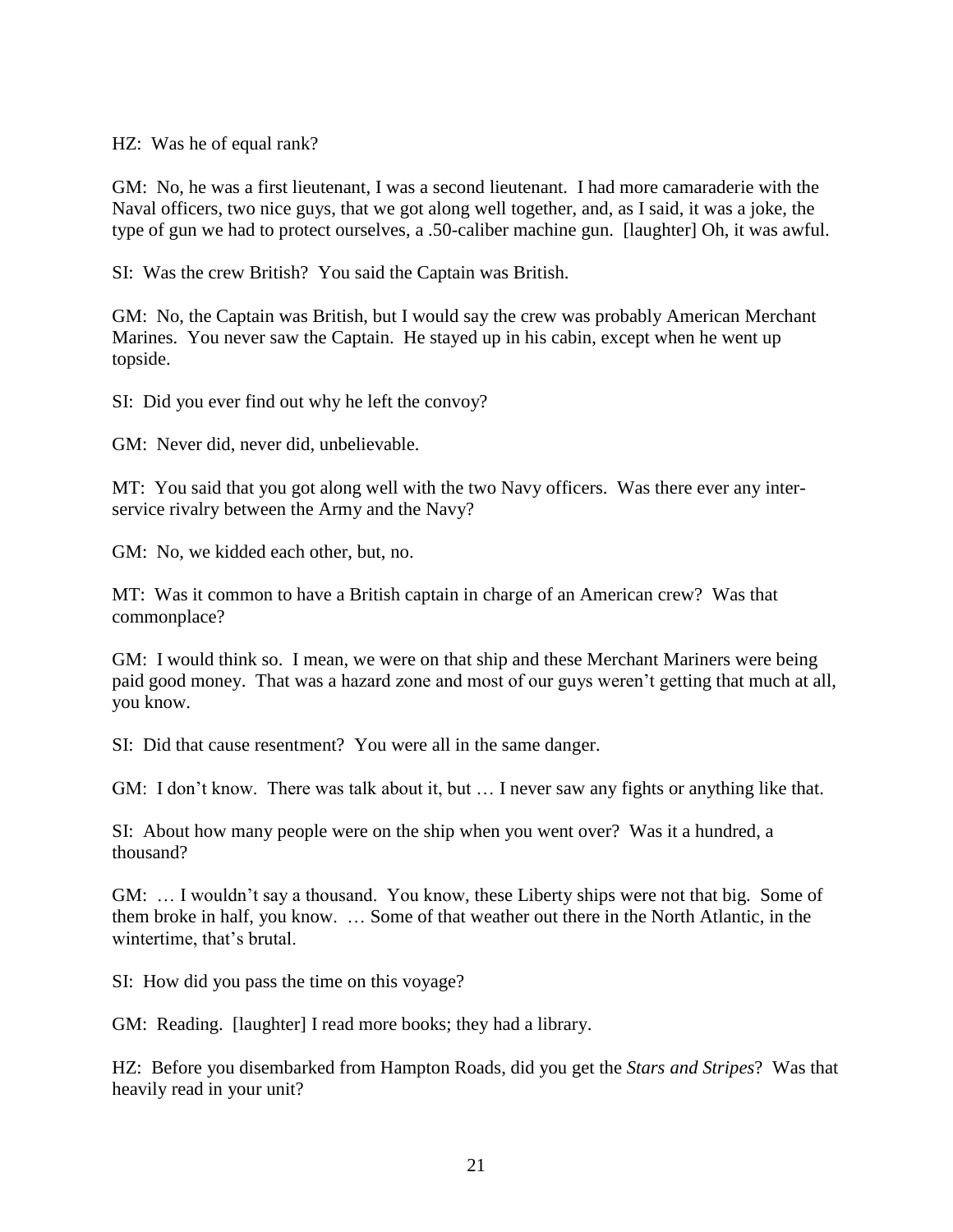GM: Oh, yes, we all read *Stars and Stripes*, yes.

SI: The ship arrived in Oran. How long were you in Oran for? Was it a short layover?

GM: Well, we discharged the aircraft boys, and then, we took on these, what did I say? supernumeraries, all sorts of people. They were going to Anzio. … I guess we were there at least a week.

SI: What was it like? You had never been out of the country before.

GM: No, no.

SI: What was it like to be in North Africa during the war?

GM: It was interesting. You'd go down into Oran and they had the American officers' club there, they had the Red Cross. I'll never forget, if I went into the Red Cross, I'd have to buy my coffee and donuts. Would you believe that?

HZ: My great-grandfather did that when he was a doughboy going over to Great Britain. He mentioned the same thing. He had to pay for soup when he got off the boat.

GM: Yes. You didn't go too many places alone. You wanted to stay with a group, because we heard that … some of these Arabs were not too friendly and they used these Arabs to load and unload the ship. Boy, they'd come on and … you'd have to watch yourself and watch your [stuff] or they'd steal you blind, and then, there were always the little boys, the little kids down on the pier as you get off, if you wanted to go into town. They were always willing to show you where their sister was, [laughter] cigarettes, anything.

HZ: Do you think they were pretty much indifferent as to who won or do you think they were more favorable to the Allies, as opposed to the Germans?

GM: I think all they wanted to do was to get what they could for themselves and I don't think they cared one way or the other.

HZ: When you were in Naples, did you have that same feeling about the Italian people or were they definitely glad to see you?

GM: … The Germans had just left Naples. Naples was in a shamble. The only people that could get off the ship and go into the headquarters was if you had to deliver something. I had to deliver the manifest, so, I got off the ship, took a jeep up to the headquarters, delivered the manifest and came back, … did not talk to anyone. All I know is that at every evening, the cooks on our ship would put out our garbage on the pier and these poor devils would come down and they would go through that garbage. … It was sad. They didn't have anything and, boy, if you gave them a pack of cigarettes, that was wonderful. They could do all sorts of things with cigarettes and, when you're laying out in the harbor, waiting to go in for a berth, there'd be these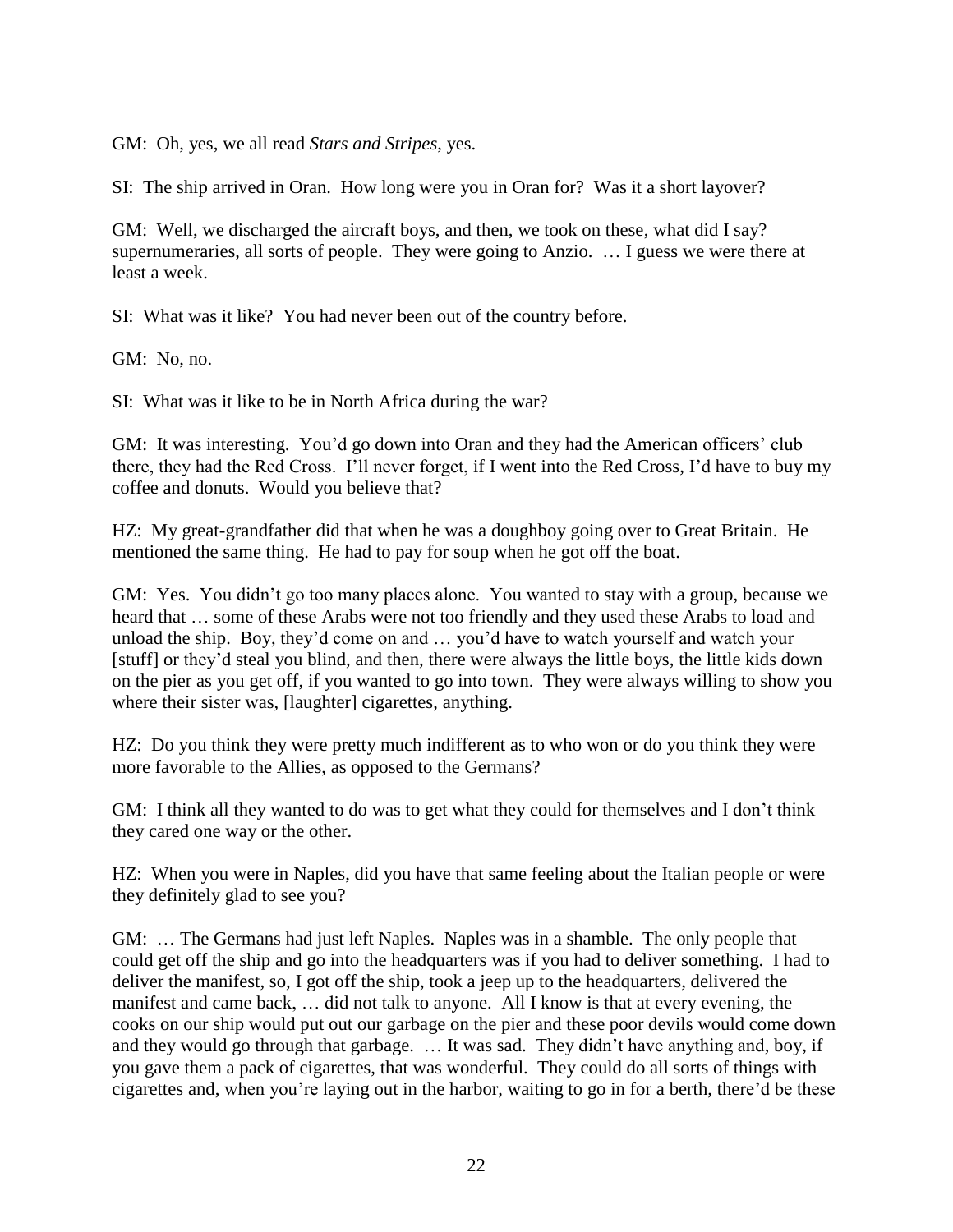little boats that would come with natives and Italians and … they would be asking for cigarettes. …

SI: How long were you there in Naples Harbor?

GM: Well, we weren't there too long. There was an air raid one night, air raid sirens one night, but nothing happened and they had to get the ships in and out fast. So, we weren't there more than maybe two or three days, I guess, at the most.

SI: When you began working at Hampton Roads, you mentioned that you were in the Ordnance Corps before you went to the POW camp.

GM: Ordnance, right.

SI: What did you do there?

GM: It was usually administrative work. My job was, we had all these ordnance manufacturers, I guess you'd call them, and we would have to keep inventory on the different types of ordnance and what we needed and what we didn't need and that was my job, set up schedules and things like that.

SI: Did you have to deal with civilian contractors and laborers?

GM: Well, … in our Ordnance Department, we had a captain, a first lieutenant, myself, a sergeant, then, … one or two girls that were WACs and a couple of civilian girls in the group.

SI: When material came in, were you dealing with civilian munitions manufacturers?

GM: It was all Army. I guess the Army took over all of the ordnance depots all over the country.

SI: By the time it reached you, you were not dealing with a contractor.

GM: No, no.

SI: Then, you were assigned to the POW camp.

GM: Yes.

SI: Did you ever get close to any of the prisoners? They made you the cake.

GM: Oh, no, you don't get close. I mean, ... you're here and they're there, no, no fraternization, absolutely not.

SI: Did they just do this for you because you were in charge?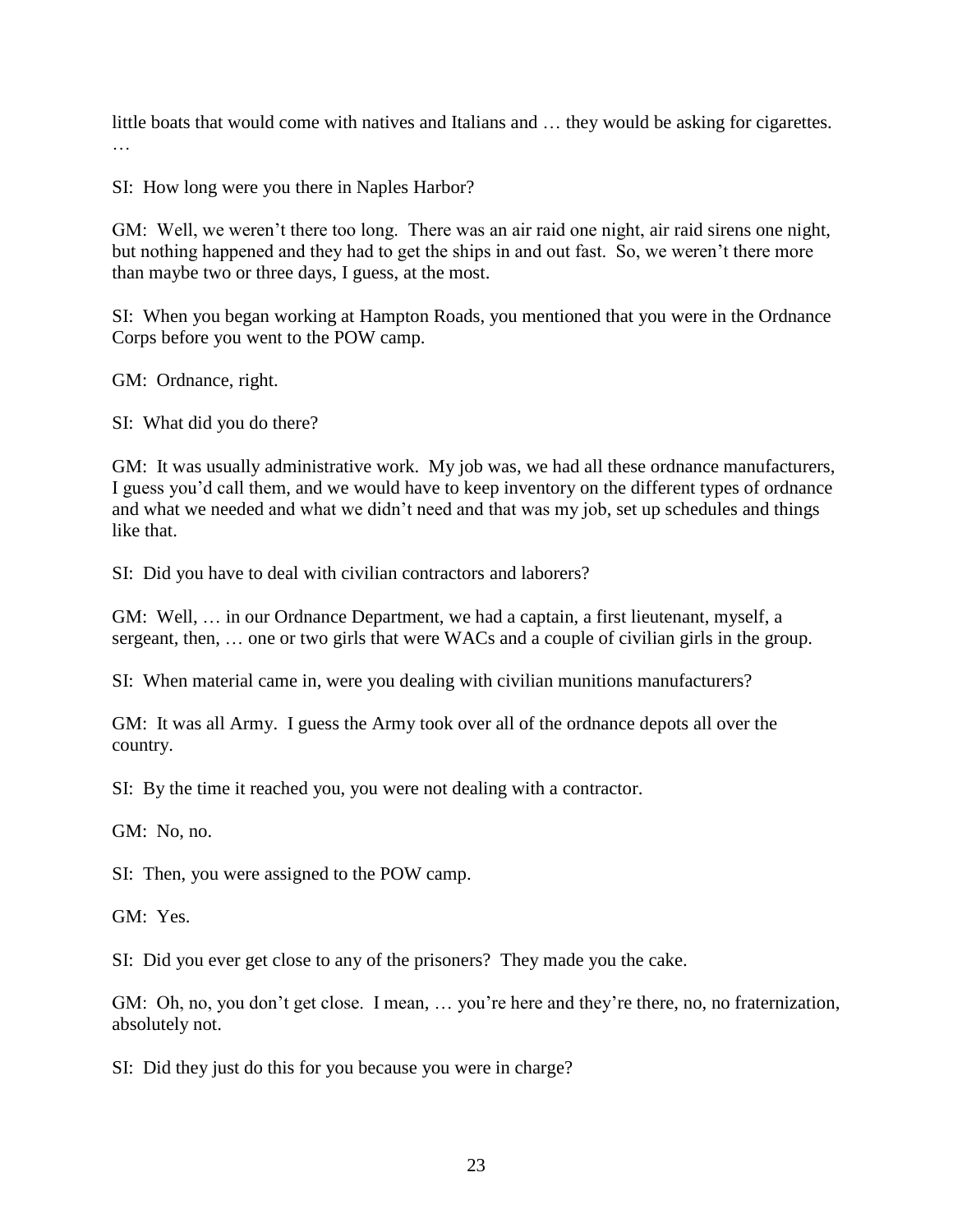GM: I guess. Well, I didn't give them a hard time, for one thing, and I didn't have to, because they were very well disciplined. I was very surprised myself.

SI: Do you know if they were Afrika Corps? Had they been captured early in the war?

GM: They could possibly have been, because I know that, at the end there, when … the war was almost over, they were told, most of them were told, [that] they were going back to the sector that was being administered by the Russians and, boy, they were very, very unhappy, very unhappy.

HZ: How many POWs were you in charge of at Camp Patrick Henry?

GM: Well, I was in charge of a compound; I don't know ... how many barracks that included. I don't know. All I knew was that their first sergeant, I mean, I didn't have to do anything. He had them so well trained ... that all I had to do was make the inspection and, even with white gloves, you couldn't find any dust.

MT: Did that surprise you? Did you have a certain attitude going into it?

GM: No, it didn't surprise me, because, when I was first on the line, as the prisoners came in, before I was even assigned to Camp Patrick Henry, just to see them march from the ship into the warehouse and to be checked out, you could tell [that] they were very proud people. You wouldn't know that they were the defeated enemy. [laughter]

HZ: Were their officers kept separate from their enlisted men? You mentioned the first sergeant. Were there any lieutenants or colonels or anything like that?

GM: Oh, in the prisoner of war camp? No, I think they segregated [them]. I think the officers were sent to another camp. I think the highest ranking officer was the first sergeant.

HZ: Did you have to speak German?

GM: No, I can't. [laughter] They spoke English.

SI: Were there new prisoners coming into the compound or was it pretty much the same group?

GM: When I was there, it was pretty much the same group, because the war was starting to wind down then and they had a fairly decent life here. They behaved themselves and we didn't require [them] to do anything. I mean, some of the stuff I see today, I can't believe. I can't believe what … we do to these prisoners. You know what happened over in that prison camp; I mean, come on. We're supposed to be civilized, aren't we? I know they do … things that are not good, but why put yourself in their position? I would hate to be in the service today, fellows. I'll tell you right now. [Lieutenant Colonel Merkle is referring to the Baghdad Abu Ghraib prison scandal in which Iraqi prisoners were abused by US military police.

SI: Would the guards ever get rough with the prisoners?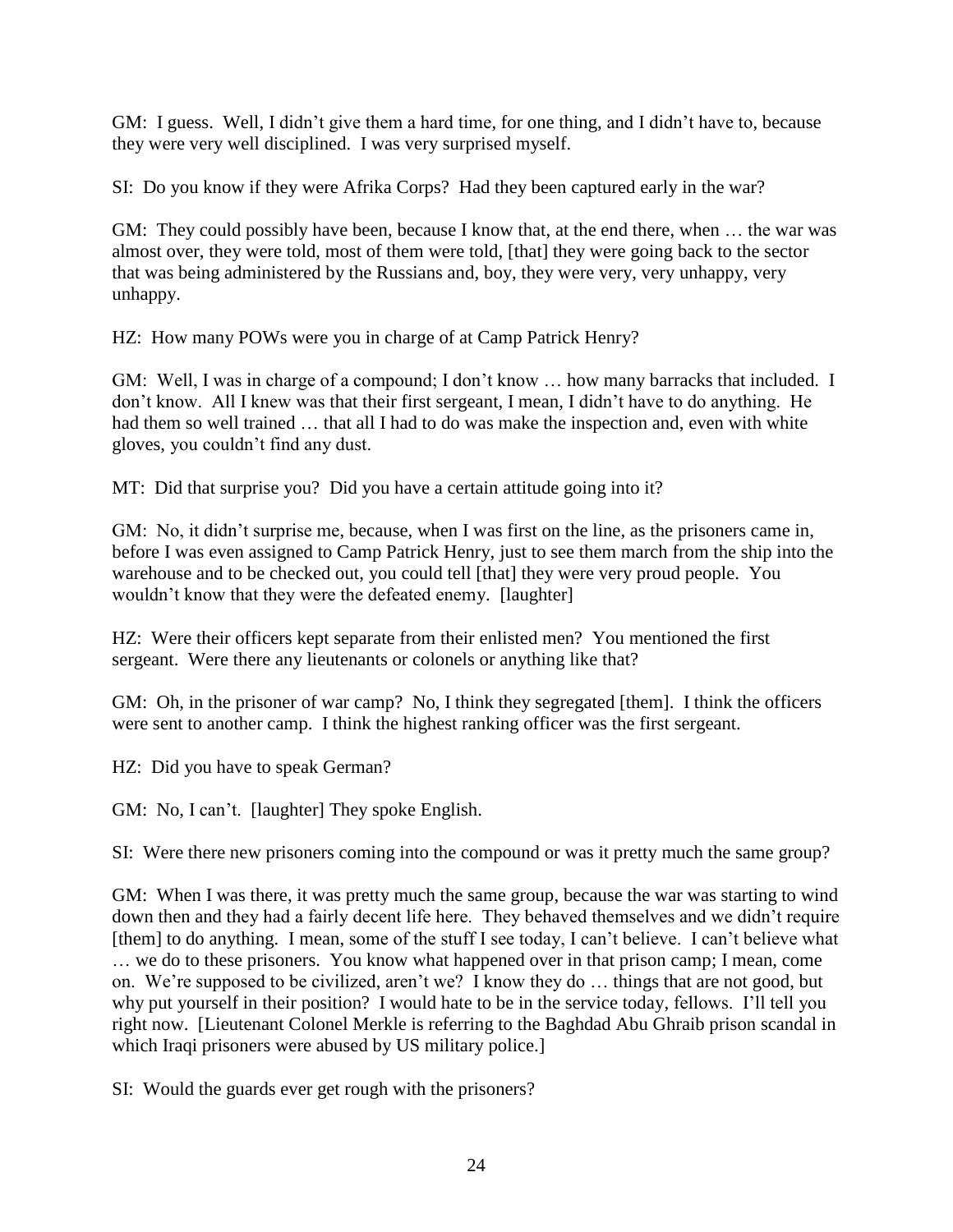GM: If they did, I didn't see it. No, I don't think so.

HZ: Did they ask you about how things were going in the war?

GM: No, no, the only exchange was between this first sergeant and myself, not with anybody else. If a prisoner had a problem, then, the first sergeant would bring him in and we'd discuss it. He would be the interpreter, if the fellow couldn't speak English.

HZ: They were not allowed to do the *Heil Hitler* salute to each other.

GM: Oh, no, no. That was a no-no.

SI: Do you remember any instances when they would bring somebody to you with a problem?

GM: No. The only one I remember was, this one guy came in and he was crying his eyes out. He said he didn't want to go home. He didn't want to go … back to the Russian Sector, because he knew what the Russians would do to him, and I felt sorry for the guy. I mean, I know he was our enemy, but, hey, I don't know, nothing I could do about it.

SI: Were they allowed to receive mail and send mail out?

GM: Oh, yes.

SI: I was wondering if you had to censor it.

GM: No, I don't recall having to worry about that, no.

HZ: Did you have to worry about following the Geneva Convention in the ways of treating POWs?

GM: No, because we treated them very humanely and they didn't give us any problems, none whatsoever.

SI: By the time you left, in December of 1945, were they already returning them to Germany or were they still there when you left?

GM: Let's see, was it December '45? Okay, okay, so, at that time, … if I recall correctly, I was not with the POW camp at that time. I was over at the Norfolk Army Base. So, I had left that, … because, at the time, I could have … gotten out of service, but I wanted to stay in. In fact, I was willing to stay in the Army, except my wife said, "You stay in the Army and I'm leaving. [laughter] So, you've got to make a choice, either me or the Army." … We were making good money and we were doing fine. We had a nice apartment … outside of Newport News and our little girl was with us and we were having a good time. So, I said, "I want to sign on for another six months," and they were closing down part of Hampton Roads, so, they shifted a lot of the stuff over to Norfolk Army Base. … For the last six months, I was at the Norfolk Army Base. I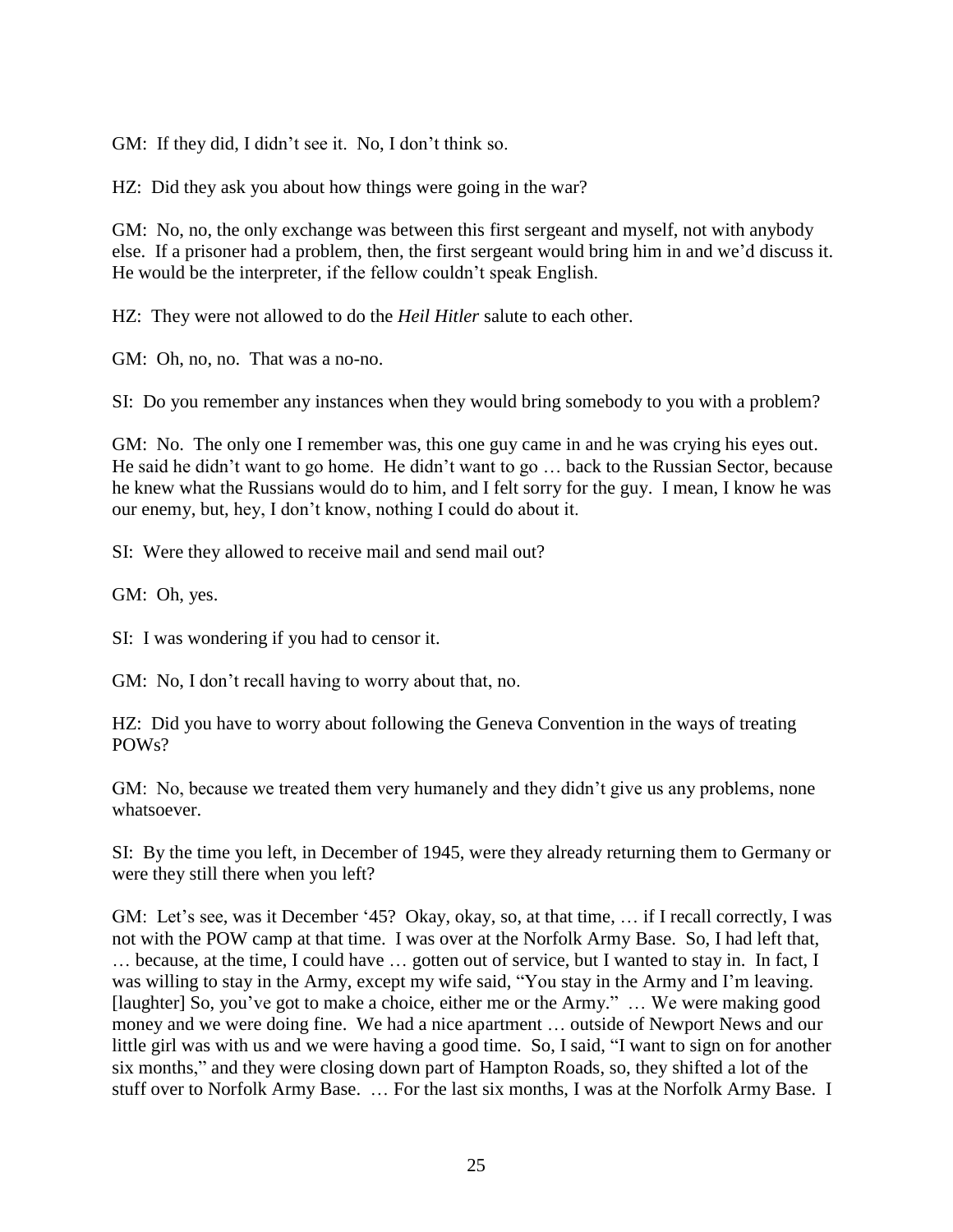had nothing to do with the POWs, but, at the time I left, they were getting ready to ship some of them back, yes.

SI: What were your other duties at Norfolk in that last six months or so?

GM: Oh, I think that's when I was with intelligence security, over there. I'm pretty sure that's what it was.

SI: What were your duties there?

GM: Oh, well, everything was winding down. They had excess amount of everybody [that] they didn't know what to do with. So, they gave me a desk and I would write up a daily report as to what was happening in the intelligence security section for the day before. It took me about fifteen minutes and I took the rest of the time for myself, [laughter] but the war was over and things were winding out.

HZ: Being in the Norfolk-Hampton Roads-Newport News area, did you see a lot of ships being sent out to sea?

GM: Oh, yes, well, you know, Norfolk is a big Naval base, one of the biggest on the East Coast, if not the biggest outside of Mayport, Florida, I guess.

HZ: Were they any of the bigger ships, say, battleships?

GM: Oh, yes, yes.

HZ: Do you remember any specific ones that you saw?

GM: Not that I'd recall, no.

MT: Was there any anxiety, after the war in Europe ended, about the invasion of Japan?

GM: Well, we were all frightful that this would continue, because it would have been a terrible, terrible thing. No, I think Truman did the right thing, believe me. Sometimes, you've got to do what you've got to do. I know it was a horrible thing, killing all these innocent people, but it's either them or us.

SI: Do you remember any celebrations for V-E Day and V-J Day?

GM: Oh, yes, oh, my goodness, yes, oh, boy, and how; what a celebration. I think everybody got a little happy. [laughter] One nice part about being stationed in Hampton Roads is that, every Sunday, my wife and I would take my little girl and we'd go up to Williamsburg and I don't know if any of you fellows have ever been to Williamsburg, but … it's a wonderful place. You really should go. Even in those days, back sixty years ago, it was nice. Today, it's even nicer. Williamsburg, Yorktown, Jamestown, it's a nice area, very nice.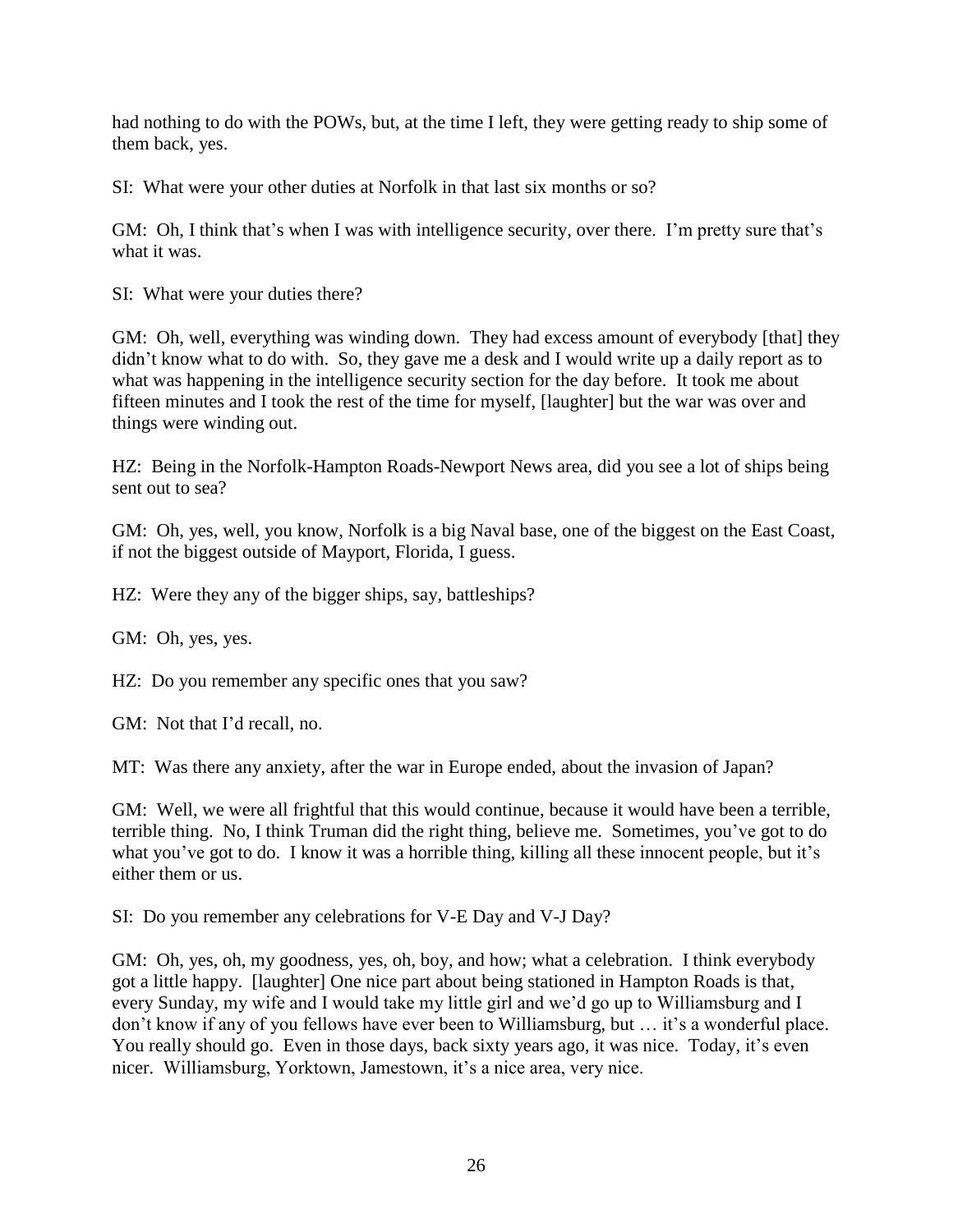SI: Did they keep those things up and running during the war?

GM: Well, the Rockefeller Foundation, they built Williamsburg, or rebuilt it, and it was only limited, what they could do during the war, but it's a great place. … When I was in the Reserve and we went down to Eustis, which we went down mostly to Eustis, because of it being the headquarters of the Transportation Corps, I mean, we'd go up to Williamsburg all the time. The College of William and Mary is right there, nice area, … great place.

HZ: Was your wife living with you on base there?

GM: … Oh, yes. We had a nice apartment on the James River, right outside of Newport News.

HZ: You were allowed to live off base.

GM: Oh, sure, yes, because they didn't … have enough BOQs to … take care of all the officers in that area. So, therefore, you could live anyplace. When I first got down there, I lived with a family ... right on the Chesapeake Bay and I had a bedroom with them and they were very, very nice people, very nice to me. Then, eventually, my wife came down and we got a house, a small house, that we lived in and she got pregnant, she got sick and we had to bring her home, and then, I went back and I was able to get an apartment in a house in Newport News, on the James River. … Eventually, it was owned by Colonel (Towler?). One day, I found out that the owner of the house had died and Colonel Towler and his wife and daughter had bought the house. So, we were sold with the house. [laughter] Colonel Towler was a doctor. I guess he had retired. So, he had to interview me, to see what kind of a man I was. So, he was a great old guy. [laughter] ... So, he said, "Well, you know," we had R&R down there, every Wednesday afternoon, "and I'd appreciate it if you'd take my daughter over to the officers' club and let her swim in the pool. She hasn't much to do and she needs a little R&R." So, that was my assignment. [laughter] To protect myself, I took my friend with me, the guy that volunteered for the Transportation Corps. So, he and I would take this kid over to the pool and she wasn't a kid. She must have been about fifteen or sixteen, something like that, and so, when my wife heard I was babysitting, she didn't like it too much. [laughter] I said, "Don't worry, I'm not doing anything with a colonel's daughter, believe me." [laughter] …

SI: I have heard that it was difficult to find housing during the war. There were many shortages.

GM: Well, yes. One thing about Hampton Roads, there was a lot of transients, people coming and going all the time. So, the people down there were very hospitable and opened their homes to you, … which was nice. As I say, my service experiences had been rather good. I still think about the poor guys in the trenches and the infantry and the boys in the airplanes. So, the four years I was in the service, why, in most part, it was a good experience. So, I stayed in, put … sixteen years in the Reserve, and so, when I became sixty, I started drawing my pension and, well, I've been retired from ... my civilian job for seventeen years now. ... 1981 is when I started drawing my pension from the service and there are a lot of things that are good about it. We can go up to West Point, to the officers' club or to the PX or to the commissary. ... I can get my prescriptions through the Army. I just have a nine dollar co-pay. What else? … Besides Medicare, I have what is called Tri-Care, which is also a Department of Defense program, that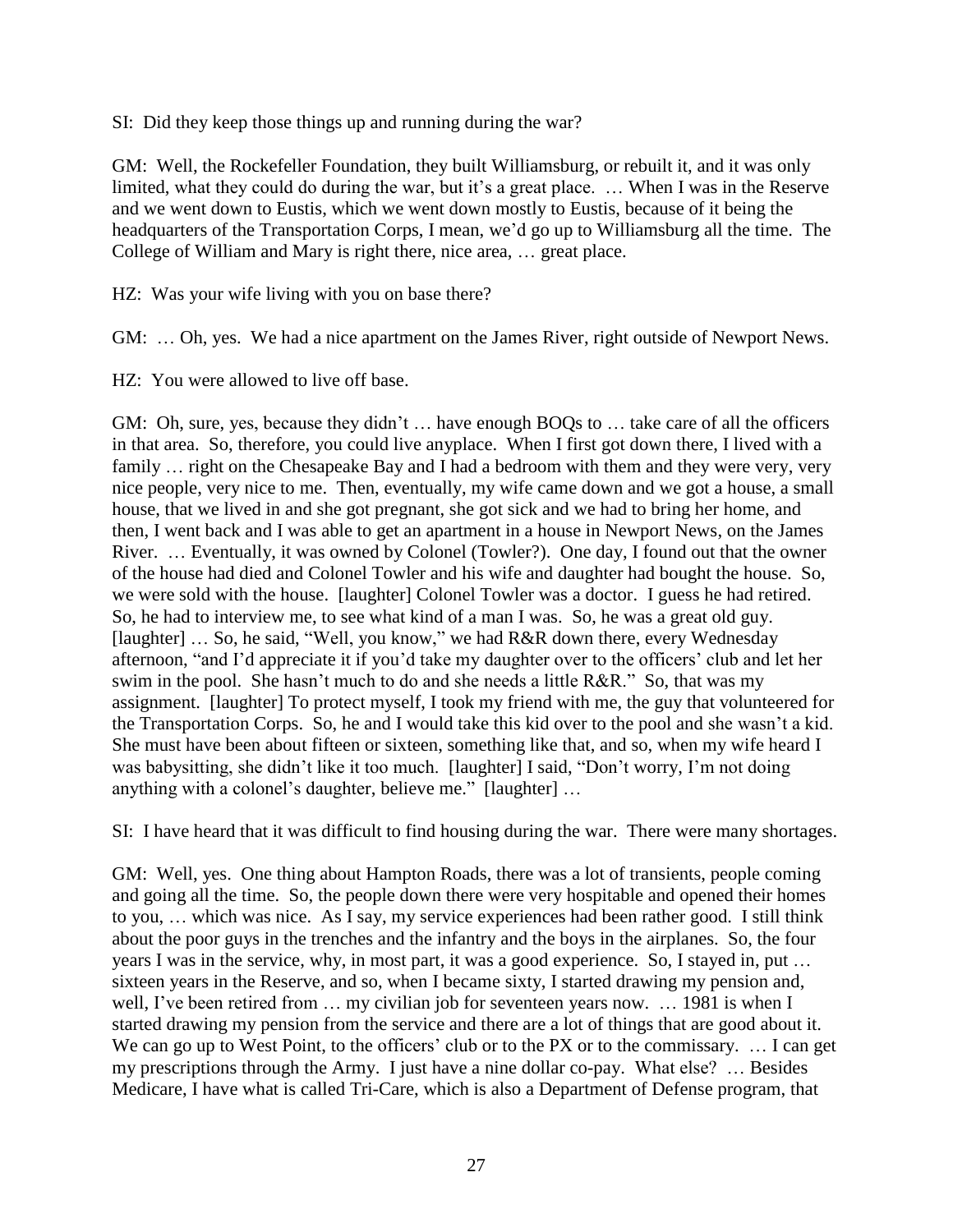covers my wife and myself for anything that Medicare doesn't pay and for catastrophic insurance, all free, didn't cost me a penny. So, I know my wife, at first, did not want me to join the Reserve. She didn't want it. It was one of the few times I went against her and, fortunately, it has paid dividends.

SI: Were you ever concerned about being recalled to active duty, particularly during Korea?

GM: No, because I was in the 370th Transportation, Major Port. Now, you've got to have a pretty big war before they're going to call a major port. No, no, we were never considered for Korea and Vietnam, no.

SI: I would like to talk a little bit about Rutgers.

GM: Well, my experiences down at Rutgers were good. I enjoyed it. We enjoyed going to the dances and going to the football games and didn't enjoy going to … class so much, [laughter] but that's a great place, the campus, and New Brunswick is … all right, but Rutgers is a good school.

SI: Are you talking about before the war?

GM: Well, I'm talking [about] before the war, yes. Anyway, when I got back from active duty, my wife and I, we came back and we had to live with my in-laws and I went to work for the Seaman's Bank for Savings, 74 Wall Street, and I was a bank auditor. … I worked there about, oh, six or eight years, I guess, a nice outfit, enjoyed the work. I particularly enjoyed the people that I was with, but I wasn't getting much money. I had a child, and then, we were going to have another one, and so, I left them and I went with an outfit called Greenwood Mills in New York City. I was with them about five years, I guess. That job, I didn't care for too much, and then, a Colonel Turner, who was deputy chief of staff in our Reserve outfit, he had his own company, with several partners, called SST Corporation. ... The unit would meet once a week and, since he lived in Norwood, sometimes, he would drive and I would ride with him and, sometimes, I would drive and he would drive with me and I got to know Colonel Turner pretty well and he got to know me. So, one day, he said to me, "Gerry, … you know, we're going to have an opening. Our controller is going to leave. … Would you like the job?" So, I'd have to go in and talk with his partners, "Sure." So, we came to an agreement and I went to work for SST and I was there thirty years and left them, retired in 1987. I was controller, and then, I became treasurer of the company and we had, actually, two companies. We had SST Corporation and we had the Schmitz, Schoenwaldt & Turner Company. [laughter] … We dealt in chemicals and pharmaceuticals, bulk, selling agents and importers. We didn't manufacture. We brought the chemicals and pharmaceuticals in bulk and we sold them to the American manufacturers. … By being selling agents meant that, where we got the materials over in Europe, Hoffman-La Roche, Pfizer or Merck, in order to get those materials, would have to go through us, a beautiful set up. Those partners made plenty of money, believe me. [laughter] You wonder why your pharmaceuticals cost so much? I know why, [laughter] but, anyway, I liked the job. They treated me very well. I was happy, stayed with them for thirty years. I could have been there … today, but, you know, I got to be sixty-five and I said, "Hey, look, take my 401(k) and run." [laughter] So, I left. I retired and never expected to live this long, seventeen years as retired. It is wonderful, absolutely wonderful. It's one of the greatest things that ever happened. I've been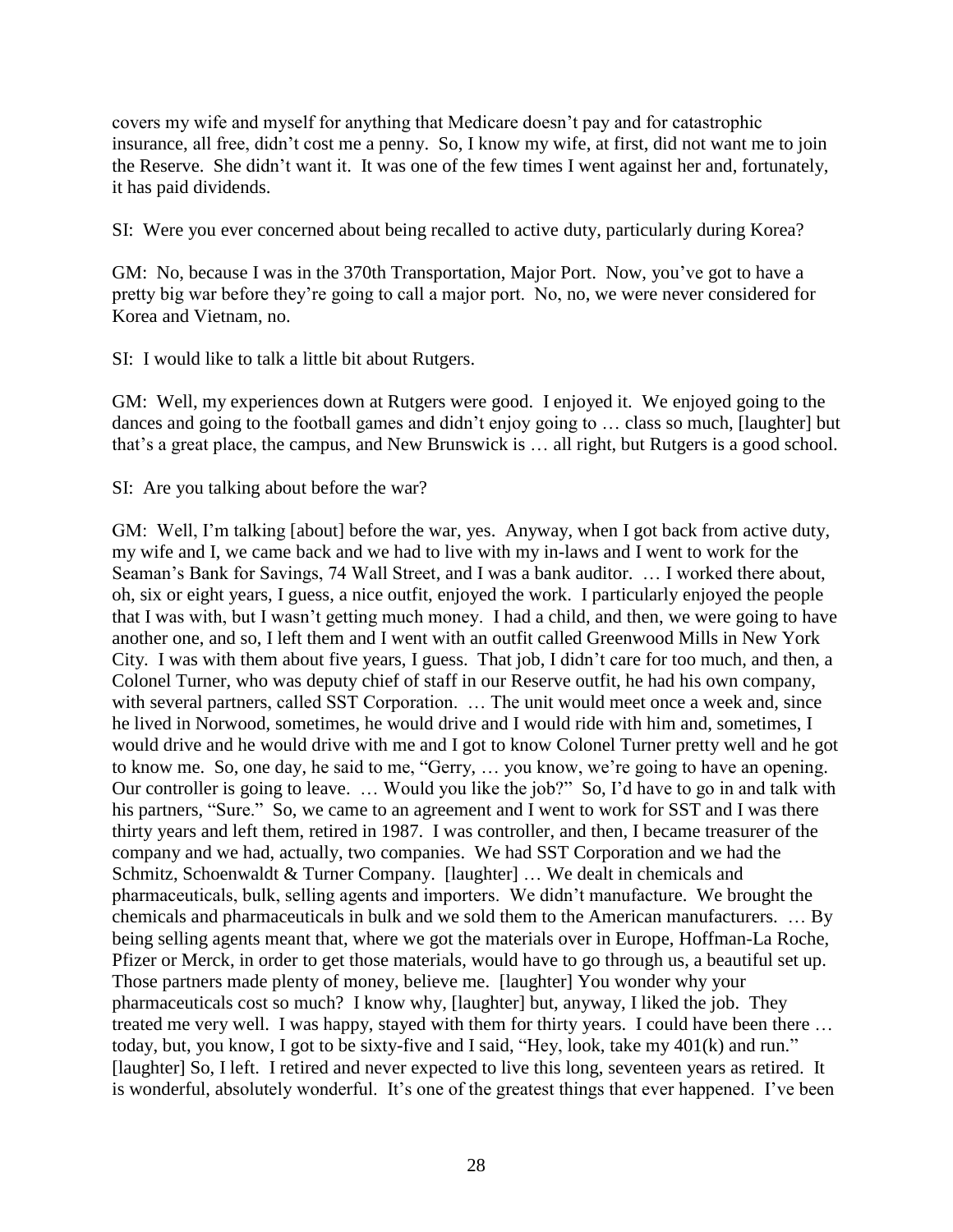very, very fortunate in life. I have no complaints, none at all. If I had to do it all over again, I would do it. I've got a wonderful family, a wonderful wife. Our son-in-law, W. Scott Butler, III, Rutgers Class of 1968, graduated with an Electrical Engineering degree, served in Vietnam as a Captain in the Fourth Infantry Division. He was awarded the Bronze Star with Oak Leaf Cluster, Army Commendation Medal and Vietnam Campaign Medal. Scott passed away on February 11, 2003, at the age of fifty-seven. Now, I have a daughter, Pam, … who lost her husband. She lives up in Connecticut, Farmington, outside of Hartford, and she has a daughter who lives in Woodbury, which is about forty-five minutes away from her, her husband works for GE and my oldest daughter, the one that lives in Farmington, has a daughter and two sons and … we have two great-grandchildren. We have a little girl and a little boy and we have a son who lives … outside of Poughkeepsie, he has three children, then, we have the youngest daughter, … lives in Hillsdale, she has two children, the oldest one will be ready to go to college next year. You think you can get her into ... Douglass or not? [laughter] So, that's the story, fellows.

SI: Thank you.

GM: It's probably been a long, rambling, distorted thing. ...

SI: Most interviews are like this. We try to keep it chronological, but we often jump back and forth.

HZ: I just have a couple of questions.

GM: Sure.

HZ: You went to Rutgers on the GI Bill in 1948 and finished up in 1952.

GM: Right, yes.

TM: While you were working on Wall Street, you went there at night.

GM: That's right, at night, yes, yes.

HZ: You lived in Westwood with your in-laws.

GM: No, my in-laws lived in Hillsdale, ... and then, we got an apartment right up the road here, and then, we wanted to eventually build a house. So, I … went to my parents and said, "Hey, can you help me out?" [laughter] So, with their help, we built this house or had it built and we've been here ever since.

HZ: Was there a housing boom going on at that point, because of all the children being born? How was this area changing?

GM: Yes, there were … a lot of houses built, yes, but we like this area and we had been born and brought up here, except my wife was born in Brooklyn. So, she came out here when she was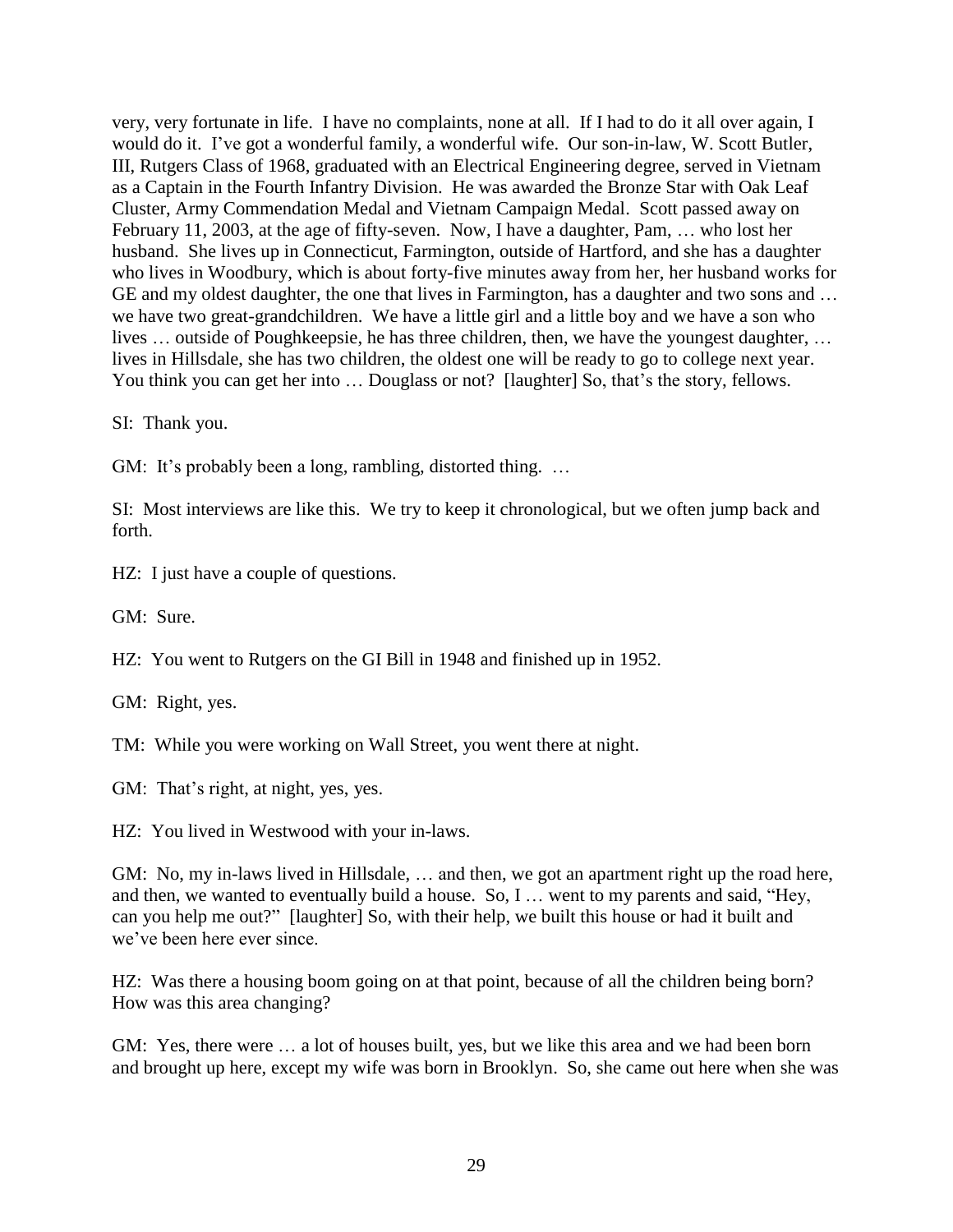five years old. She just celebrated her eightieth birthday on October 5th. So, she's been here quite a while.

SI: Is there anything else you would like to put on the tape?

GM: No, I'm very happy that you fellows came. I appreciate it.

MT: Thank you for having us.

GM: As I say, I'm sometimes a little reluctant; in my service years, … nobody, that I know of, ever shot at me and, thank God, I never had to shoot anybody else either, compared to some of these guys that I'm sure you've interviewed. …

SI: Only ten percent, at the most, were in any kind of combat. Therefore, we interview about as many combat veterans and many more in logistics or the Quartermaster Corps or other branches of the military.

GM: Yes, I see. So, I hope I haven't wasted your time.

SI: Not at all. We are trying to get the whole story.

GM: Yes.

HZ: Do you still keep in touch with anyone that you served with?

GM: Oh, the 453rd. Oh, yes, I'm an honorary member of the 453rd alumni. I can show you a hat [that] they sent me. I don't like to wear it, because it shows all the battles they were in and I wasn't in their battles. [laughter] Oh, yes, their ranks are getting depleted. People are dying off. …

HZ: Is there a local VFW around here?

GM: I'm past commander of the Westwood post, VFW Post 130. They're failing. Everybody's dying off. Younger fellows don't want to join … these posts. You can't blame them. In fact, I'm afraid our post is going to have to sell their post. They'll have to sell the house and you can't get anybody to do any work. Nobody wants to be commander anymore or vicecommander. … You know, nobody wants to work. We're getting too old. Nobody wants to go out at night and go to a meeting. I can't. I can't leave my wife alone too long. I mean, she can get around and take care of herself with a walker and wheelchair, but God forbid if anything should happen, if there's a fire, you know, plus the fact [that] I don't want to go out, go to a meeting at night, sit around with about eight or ten guys, discussing what? nothing, really. Everybody's got a different opinion, "Well, we should do this." "No, we're going to do this." [laughter] I can do that at home.

SI: If there is nothing else, thank you very much.